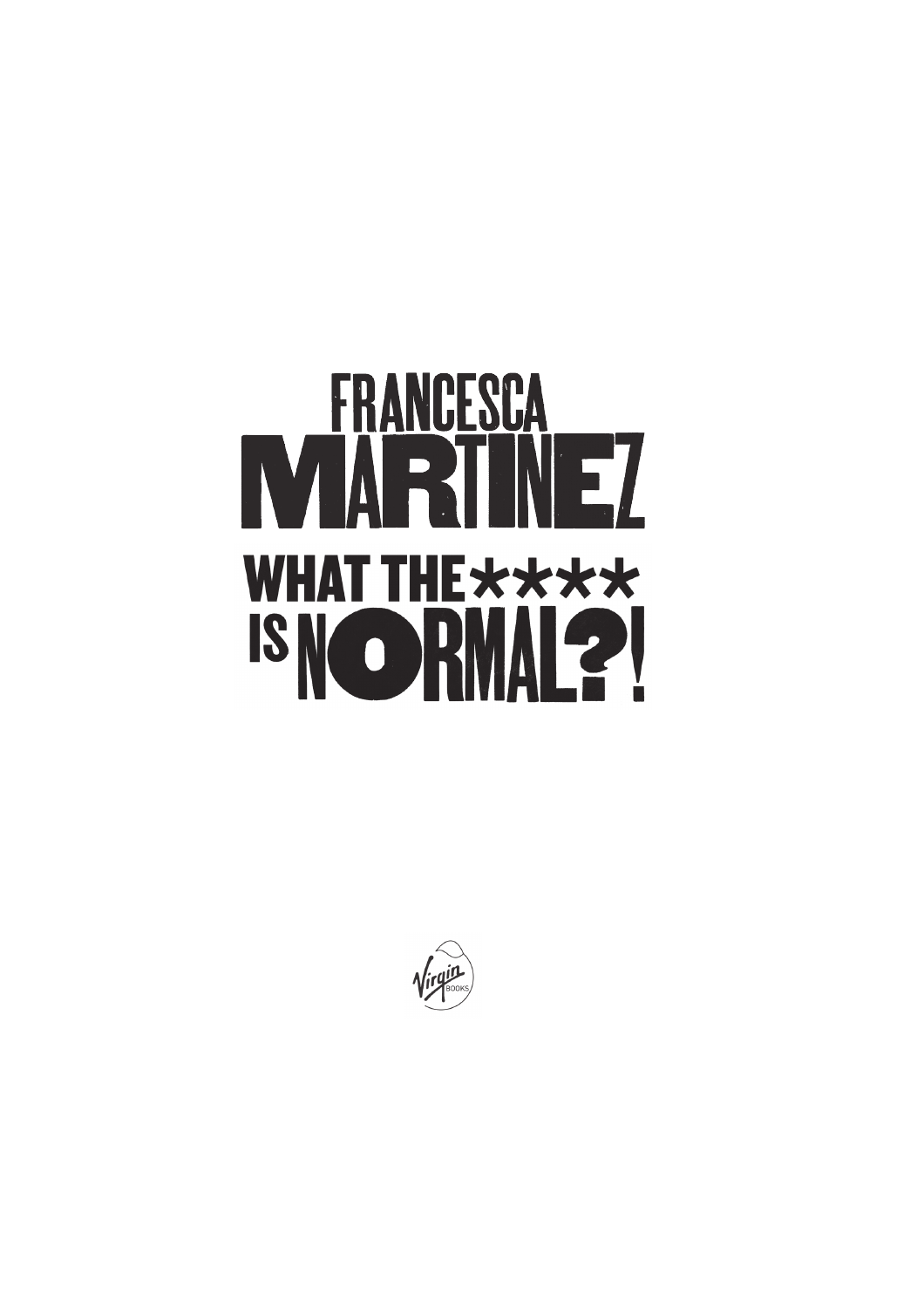# PROLOGUE

# \*\*\*\*

 $\blacksquare$  <br> In not normal!' I looked at him defiantly, standing there in the middle of a pub in Soho.

 $\ddot{\phantom{0}}$ 

 'What do you mean?' His hair was the colour of dragonfly wings and his eyes, pale blue, stared at me and saw more than I wanted them to. I smiled to break the tension that was creeping slowly up the back of my neck. Tension that he seemed to embrace while waiting for me to speak, his eyes watching me with faint traces of amusement. I decided to go for it.

'I'm brain damaged.' The words shot out of my mouth, clumsy sounds that halted awkwardly in the air between us. After twenty years, they still made me jolt inside, and that annoyed me. Dylan's eyes didn't flicker.

'What do you mean?' His words sounded soft, calm, sensible, in stark contrast to the ugly ones I'd uttered that were still hanging, like dirty clothes, in front of me.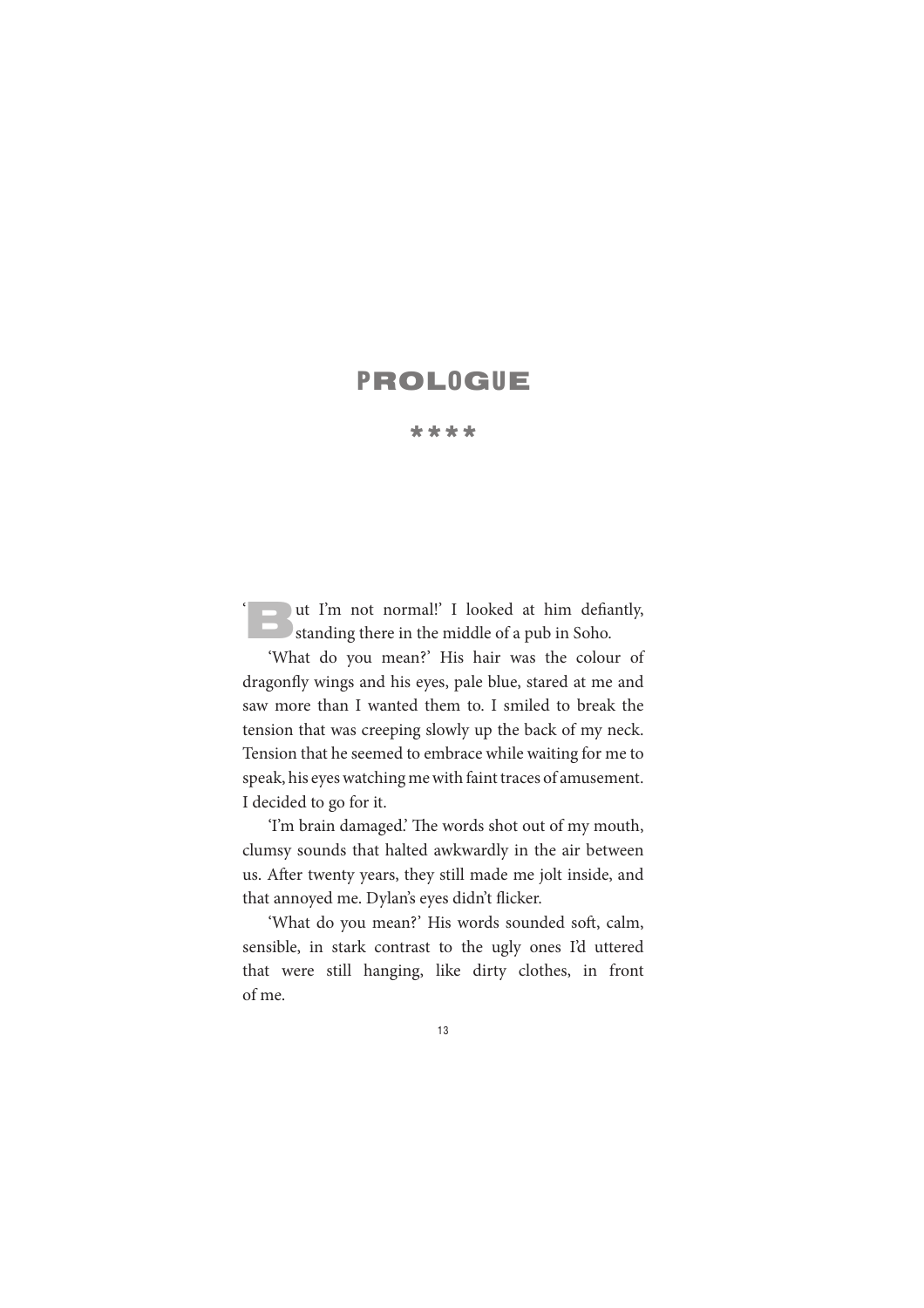'I mean…' I meant what I said. I didn't want to say it again. Once should be enough. It wasn't.

 'I mean… my brain was damaged. At birth… so…' The words couldn't even fall out awkwardly now. They just clogged up my throat like pieces of wet tissue. A few strands of the dragonfly hair fell in front of his eyes and a hand swept them away. I noticed then, suddenly, that he was beautiful. Astoundingly so. His beauty hit me in the stomach and I gulped.

'Who said your brain was damaged?'

 'Er, the doctors?' Uncertainty had crept into my mind and was crouching there. An unwanted predator.

'The doctors.'

'Yes. They said I was... brain damaged.' I nodded as if to clarify the statement but I was unsure where this was going. 'And that caused my cerebral palsy.' I added this to try and sound as if it was no big deal, as if the rug was still firmly under my feet. Dylan took a sip of his beer. I looked at his lips. They were glistening.

'They're only words made up by other people. Sounds. Words that don't mean anything. You're not "brain damaged". You don't have "cerebral palsy". Those words are vague attempts to try and define you. Your brain is your brain and you are perfectly you.'

 I let those ideas into my head one by one, each gingerly walking in with hesitant steps. All the people and the chatter and the grey smoke around me faded away and all I could see was Dylan. I fumbled for an answer in the new space I found myself in.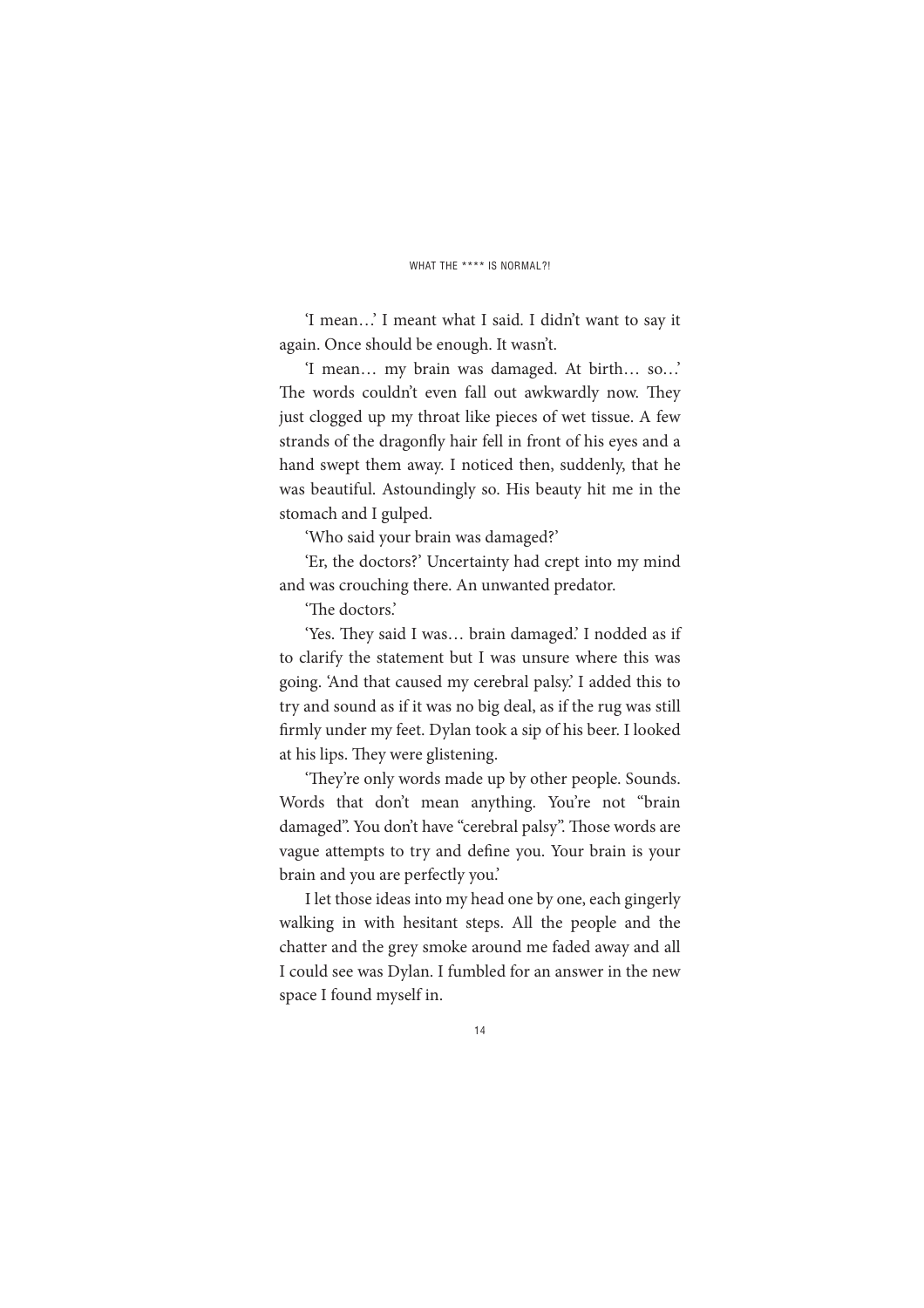'But I'm... different.'

'Everyone's different.'

'I'm not normal.'

'Nobody's normal.'

'But people think I'm different.'

'How do you know what they think?'

'I don't. But I think they're thinking it.'

 'But what you think they think is coloured by your own perception. Therefore, it's a pointless exercise. It will never lead anywhere.'

'But I want people to accept me.'

'Do you accept yourself?'

Silence.

'No.

'Then you can't expect anyone else to.'

'So I shouldn't care what anyone else thinks?'

'The only opinion of you that matters, is yours.'

This hit me hard. In the gut, in my legs, in my arms, my feet. For the first time, I hated myself for hating myself.

 'You mean, I can just… choose how to see myself? I don't have to be "disabled" or "brain damaged"? I can choose to be… me?'

Dylan drank more beer.

'If you want. The only power we have in life is the power to choose what to think.'

 I laughed without wanting to, a bubble of joy escaping from me.

 'So, I'm just… me.' I felt invigorated, as if I could see everything all at once.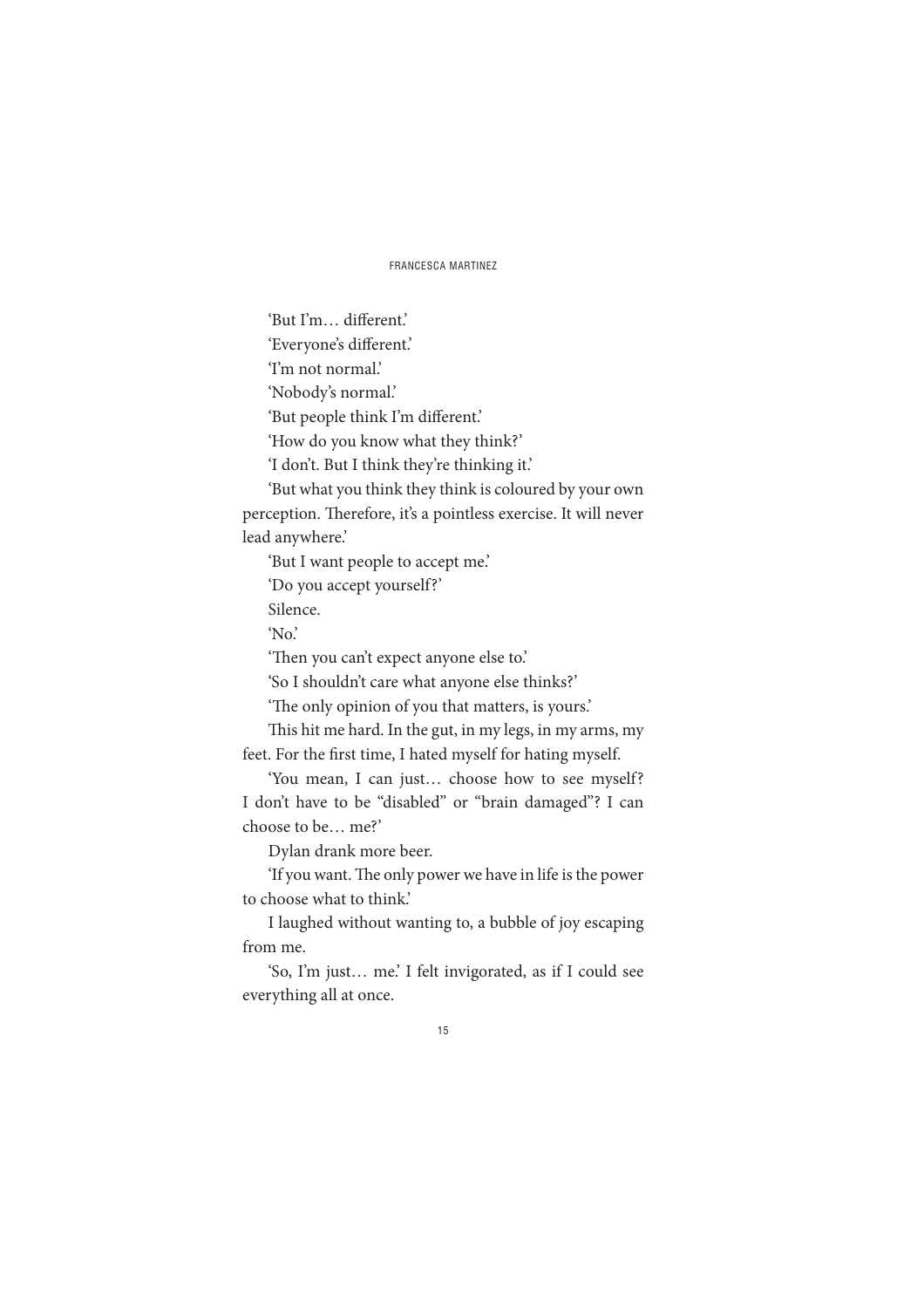'If anyone else wants to call you another label, that's up to them. But you choose how you see yourself. And that should be all that matters to you.'

 I looked at his face, delicately marked by time, and glanced quickly at his eyes, which stared back at me calmly. He spoke once more.

'You are Francesca. Full stop.'

And that was the moment everything changed.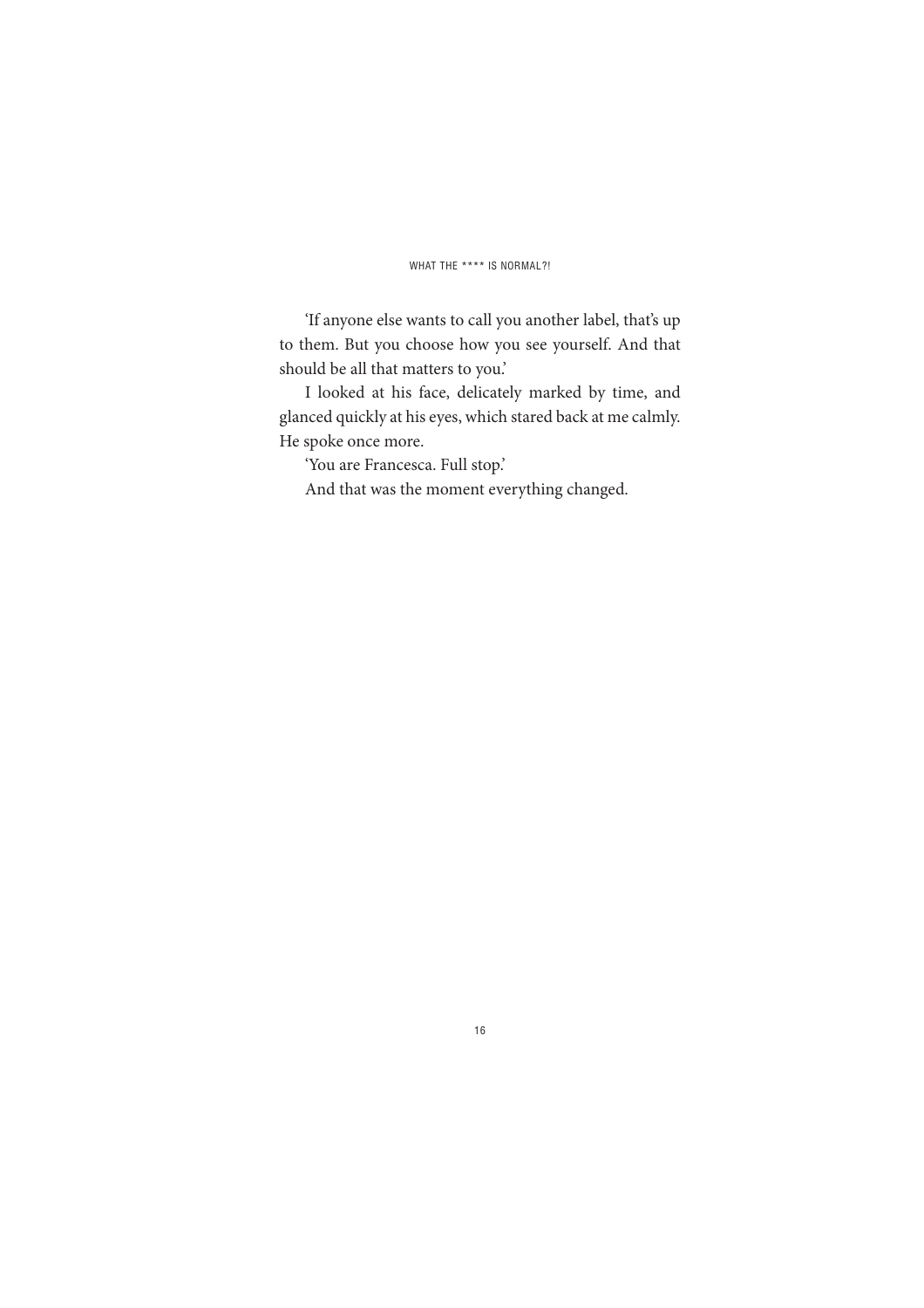# CHAPTER ONE

\*\*\*\*

We first boyfriend was called Clint. I've always gone for the older man and he was nearly six. Scandalous, I know. Clint, as far as I could tell, was *hot*. There'd been several contenders for my heart but he'd won and we were now a proper couple. One of our favourite activities was playing with his He-Man Castle (not a euphemism), which impressed me greatly and which, I'm embarrassed to admit, was probably the main reason I chose him. When you're four, you don't need much more than a pair of sweet brown eyes and some way-cool action figures to knock you off your already shaky feet. Those He-Man sessions were great fun, always climaxing when we'd stop rattling our plastic figures at each other, rise on to our knees, lean over the top of Skeletor's lair, and kiss each other firmly on the lips, declaring 'I love you.' It took me many years to encounter that kind of romance again. But I'm getting way ahead of myself.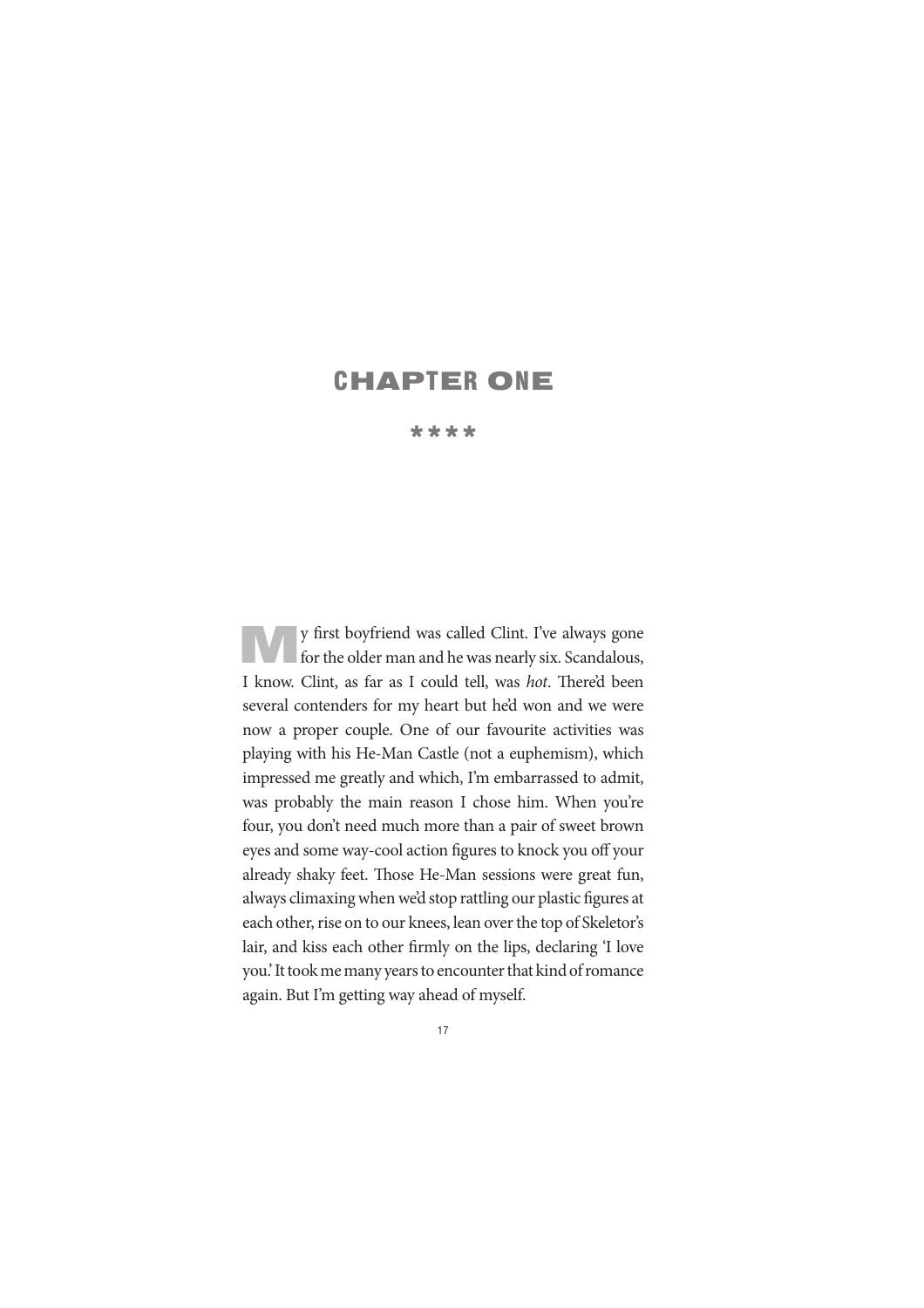I'm wobbly. That's how I describe myself. Because the words 'cerebral' and 'palsy' are as attractive as an ingrowing toenail. With a fungal infection. The former evokes something cold, clinical, distant; the latter sounds like Shakespeare: *God's mercy! I have a palsy! The devil feasteth upon my face!* Or something like that. In short, 'cerebral palsy' is as far away from sexy as Rupert Murdoch is from a social conscience. (Okay, maybe not quite *that* far but you get my drift.) Does the medical world hold secret competitions to see who can concoct the label most likely to impede one's sexual relations forever? It's as if a party of highfalutin consultants take turns to pick words out of a tombola brimful of polysyllabic sibilants designed to induce pant-wetting dread at the very sound or sight of them. Disease, disorder, syndrome, dystrophy, sclerosis. (Not just one sclerosis: *multiple* sclerosis.) And I'm sure Mr Down was a really nice guy, but it's Sod's Law that he had such a bloody miserable name. Rainbow Syndrome would have been so much nicer.

 So I'm not best pleased to have had this charming label stamped on me when I was just two years old. Athetoid Cerebral Palsy with Myotonia and Ataxia. I was a cute little girl with golden ringlets who had been branded a Doctor Who monster. Or a yoghurt drink '… NOW with added Myotonia and Ataxia!' I'm impressed that my parents, when gravely informed of my condition, didn't faint at the sheer awfulness of those words.

They were very much in love when my mother discovered she was pregnant. They were young students at university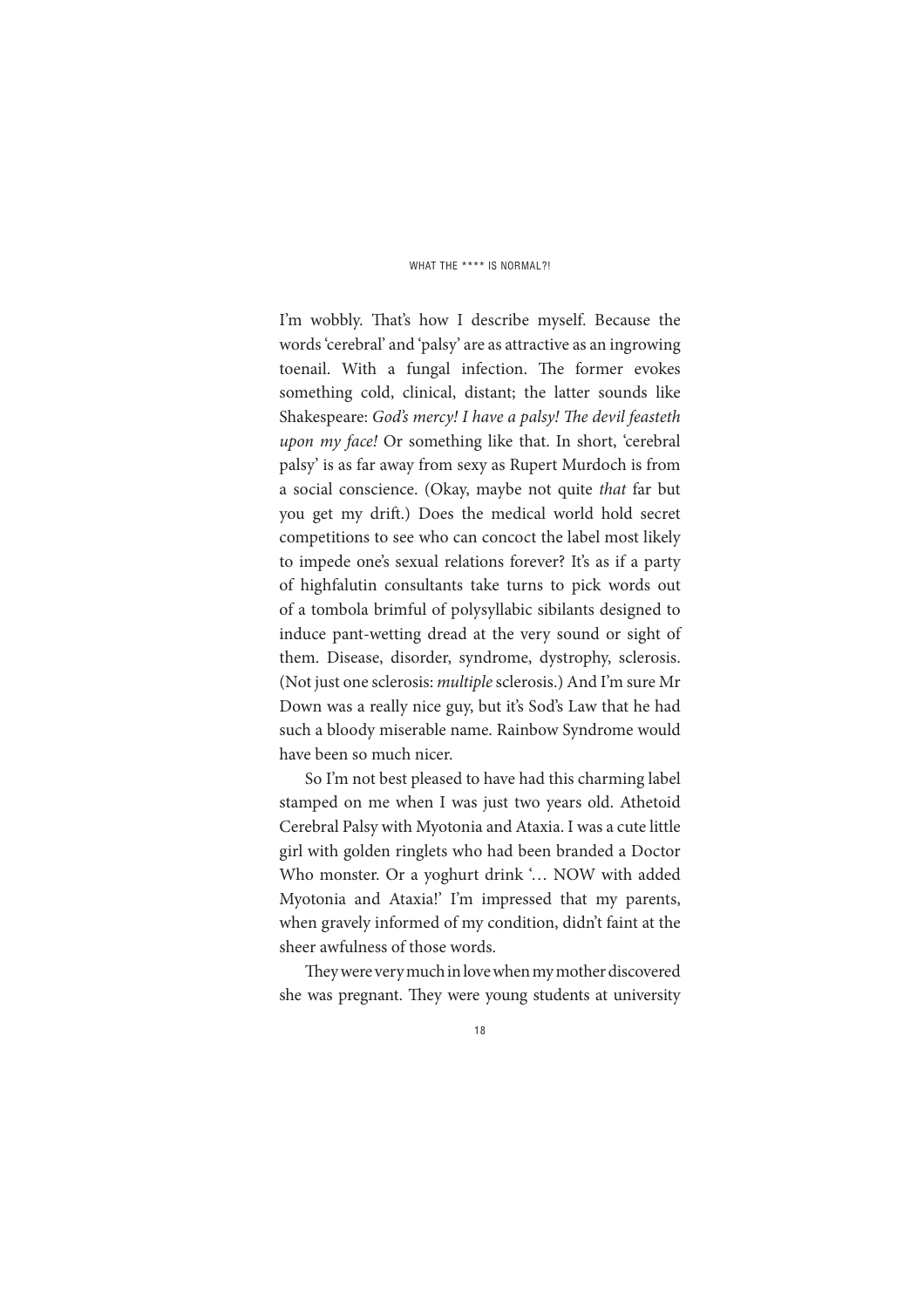and, luckily for me, were delighted when I turned up one day in my mum's womb. I assume I was a happy foetus. I don't remember much about it. I guess that nine months of sleeping was pretty agreeable. My parents got married shortly before I was born, so as not to upset God. (Not true but it makes me laugh to think it.) On 6 August 1978, my mum went into a London hospital to give birth. She is a warrior woman (why didn't I get that gene?) and elected to have no drugs. Whatsoever. She was just nineteen and my dad was twenty-one, but they found themselves alone in a room with neither doctor nor nurse to be seen. It was a Sunday and the hospital was short-staffed because, as is well known, nobody is born on a Sunday. By this point I'd clearly had enough sleep and Mum went into labour while my poor panicking dad ran around the hospital to find someone – anyone – to help. (Perhaps the medics were busy coining new horrornames for disabilities.)

 Eventually, he located a midwife and hurried her back to my mum who was trying desperately not to push. She immediately told Mum to start pushing, which she was more than happy to do and, miraculously, medical folk suddenly appeared everywhere. Within a few minutes, I was born. I'm sure my parents were very relieved to see me but the doctors looked nervous. I wasn't breathing and they whisked me away. I didn't take a breath for seven minutes. This is pretty impressive – now I can only hold it for about two minutes. Tops. The doctors got me breathing and I was handed back to my emotional parents who held me for the first time. Apparently, I looked just like my dad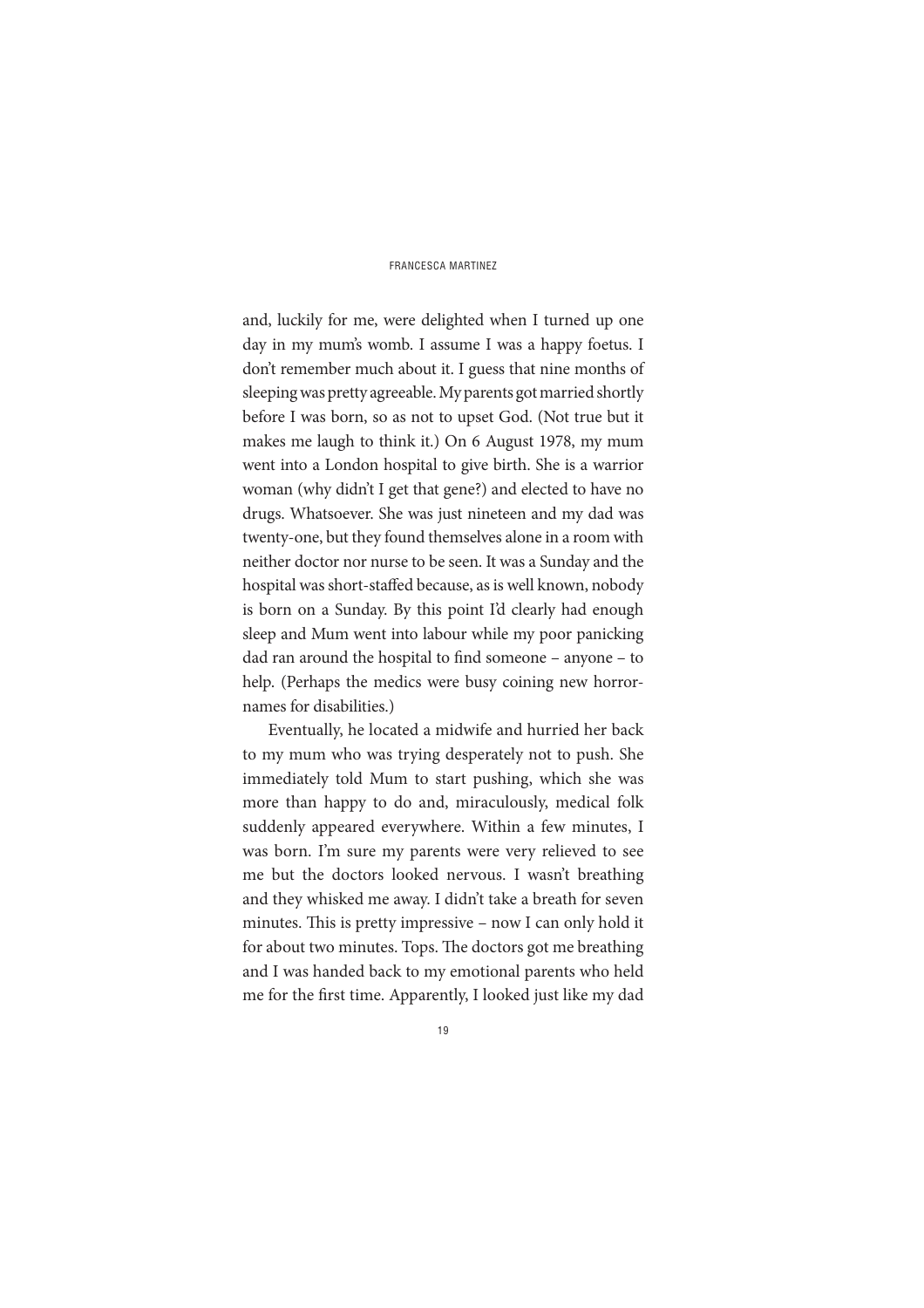but bald, which, as a first image, is a tad disappointing. The only way is up, surely.

 My mum was kept in overnight because they wanted to observe me. No specific reason was given and nothing out of the ordinary was said. Apparently, the only sign that something was up was when the doctor who tested the newborns' reflexes came back and did the test on me again. And again. And again. Clocking this but not knowing what to make of it, my mum pushed it to the back of her mind. A day later, the doctor handed me over and my parents could take me home, blissfully unaware of any 'complications'. Over the next few months, they noticed that their cute little girl (the 'bald geezer' look disappeared quickly, fortunately) was also, well, a bit floppy. I had trouble holding my head up and, as a one-year-old, I still couldn't sit up without being buttressed on either side by a mountain of pillows. At fourteen months, I was still crawling and shuffling around and nothing indicated that my nappy-clad bum would be leaving the floor any time soon.

 Floppy or not, I was an incredibly happy baby. I was completely adored by my Spanish grandparents, Yaya and Yayo (the Catalan names we called them by), whose home in London we shared. For those unfamiliar with Spanish culture, *abuelas* and *abuelos* worship their grandchildren to the point of idolatry. If love was water I'd have drowned in an instant. If my mum had let them, they'd have whisked me off to Barcelona, had my ears pierced and paraded me around Las Ramblas like a floppy goddess. They hung on my every smile, gurgle and jerk.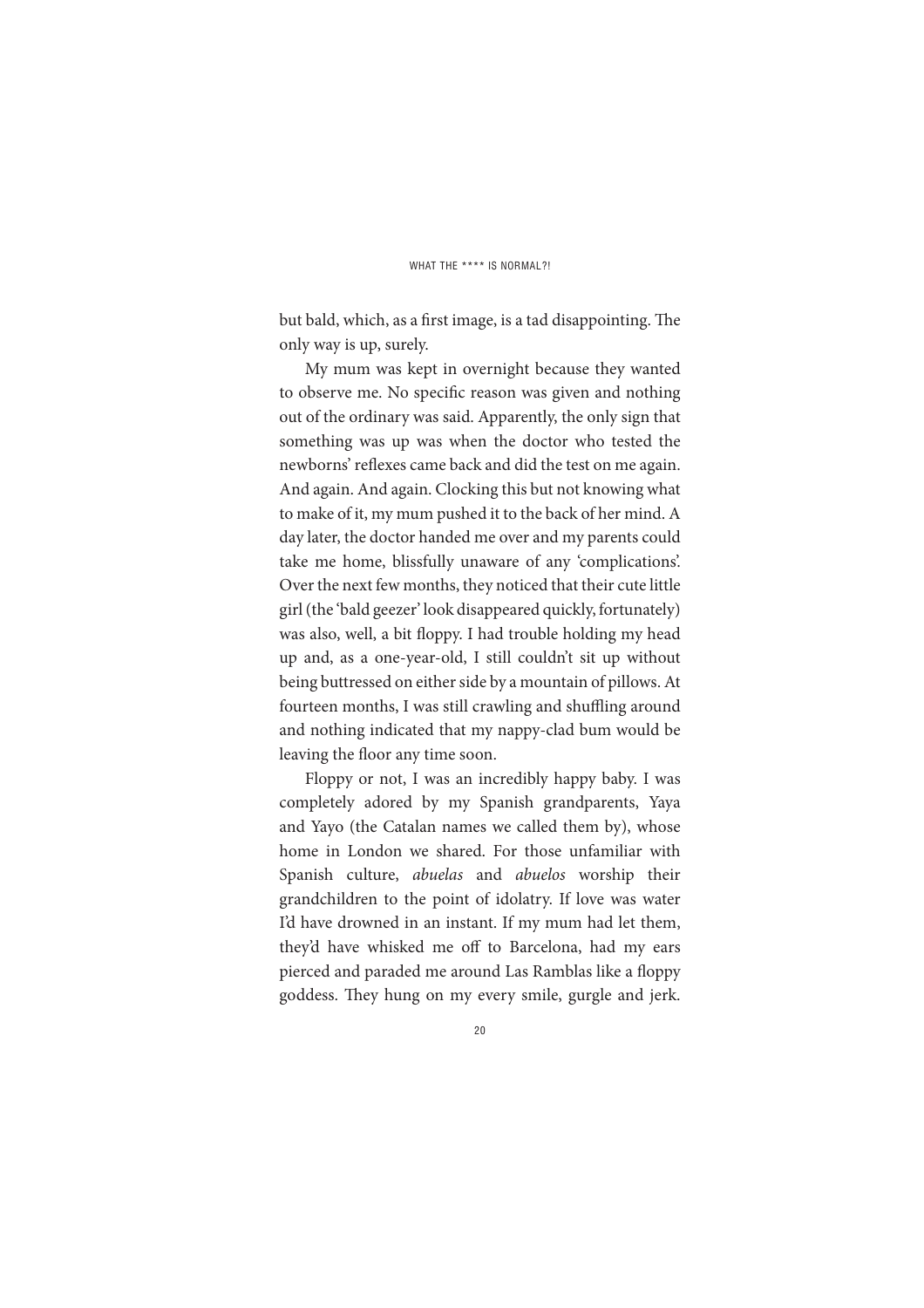I was so bloody loved, in fact, that I feel guilty now just thinking about it.

After the first eighteen months, in which they rarely left my side, my young parents were persuaded to have a romantic weekend in Paris. I waved them off, wedged happily in Yayo's solid arms. Apparently, I held court at a big party thrown in my honour and spent the evening surrounded by doting adults who hung on my every sound. While my mum cried all the way to Paris.

After months of assurances by various experts that I was fine, my parents were at last given a diagnosis in a bland hospital room when I was two. Apparently, my brain had been starved of oxygen at birth and part of it had died. The consultant not only walloped them with the Doctor Who moniker but also declared, with unshakeable certainty, that I was mentally retarded. This has proved not to be the case, as I have never watched *Top Gear*, read the *Sun*, or voted UKIP. But at the time, as you can imagine, it was a shock for my parents to hear their beloved only daughter diagnosed as physically and mentally disabled.

They left the hospital in a daze, trying to make sense of it all, while their little girl, ignorant of the verdict just pronounced on her, laughed and played all the way home. That evening my parents and grandparents decided that the doctor didn't know what he was talking about and that I was perfectly responsive and intelligent. The cloud that had loomed now lifted and my family were convinced that, while I might have the new name of a sci-fi monster, my intellect was intact. A return visit to the hospital for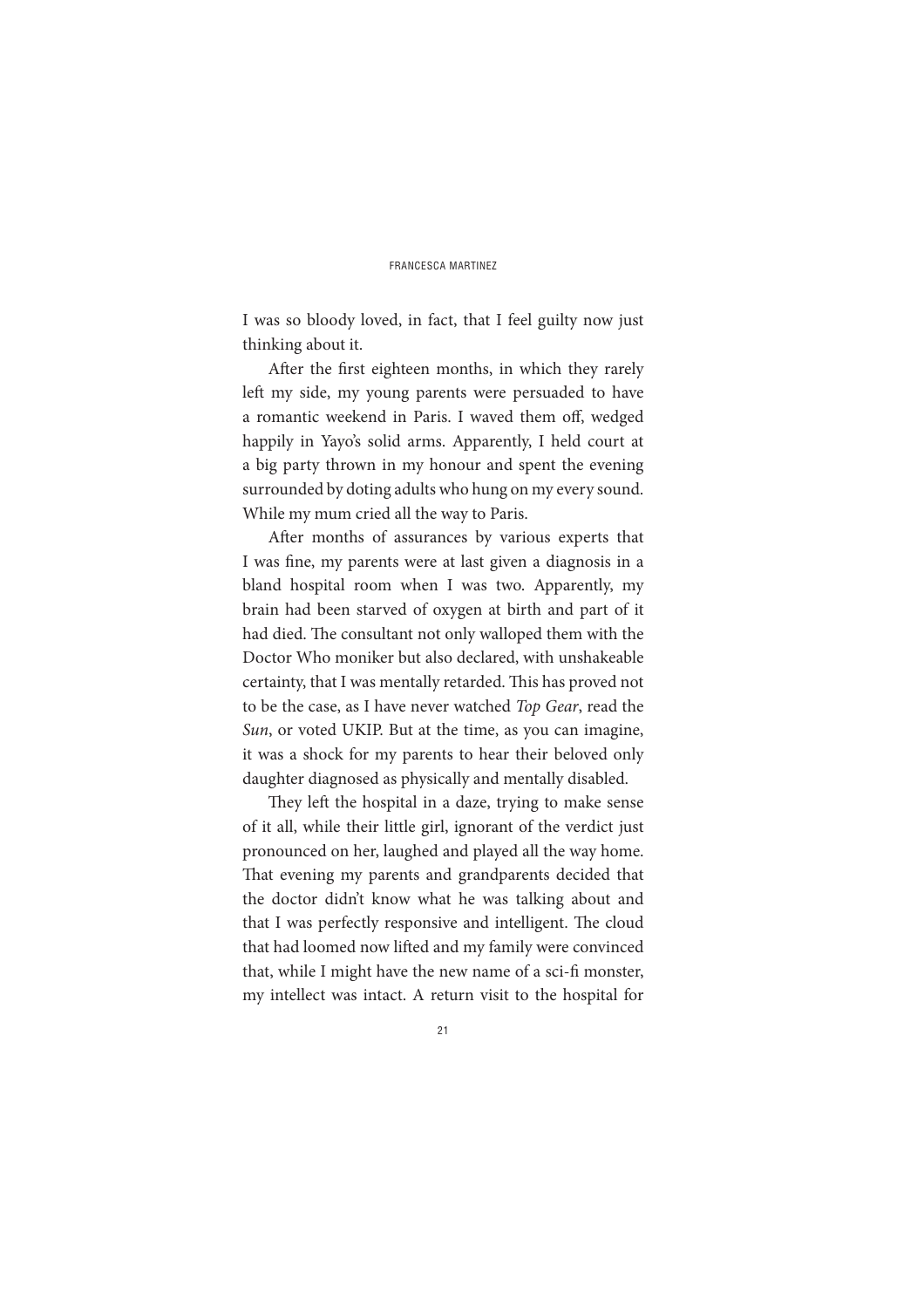a second opinion confirmed their hunch. But this new doctor pronounced that I would still 'never lead a normal life'. Just what my young parents needed to hear.

 I'm not quite sure what a normal life is. Surely everyone's life is normal to them? What I am sure of is my bemusement now at the ease with which these professionals make such weighty pronouncements. Words that take seconds to utter and decades to cast off. Unknown to me then, they disappeared into the ground around me and, over time, would emerge as the bars of a cage, hemming me in from the outside world. I would no longer be Francesca. I would be... different, faulty, an error, wrong, abnormal. A chain of negatives that would drag me down and make me flinch internally when I spoke them or even thought of them. I was also… wait for it, brain damaged! Yes, my brain, the most important part of me, is cock-arsed, crappy, mangled, blemished. If you'd received it from Amazon, you'd ask for a refund. Fab.

 When I was old enough to understand it, I took an instant dislike to the word 'disabled'. It was a bodily thing, this resentment, a feeling somewhere deep in my bones that whoever I was and whatever I did would be overshadowed by this ugly tag that stuck to me like a label on a fruit, clumsily applied with thick stubborn glue. Eventually, I managed to peel it off, bit by bit, scratching at each piece until it was finally gone.

 Of course, at the time, I wasn't aware of how terribly palsied my cerebrum was because I was too busy being a two-year-old, indulging in the joys of life, guzzling puréed apple and posing for the camera as I pooped in a potty. In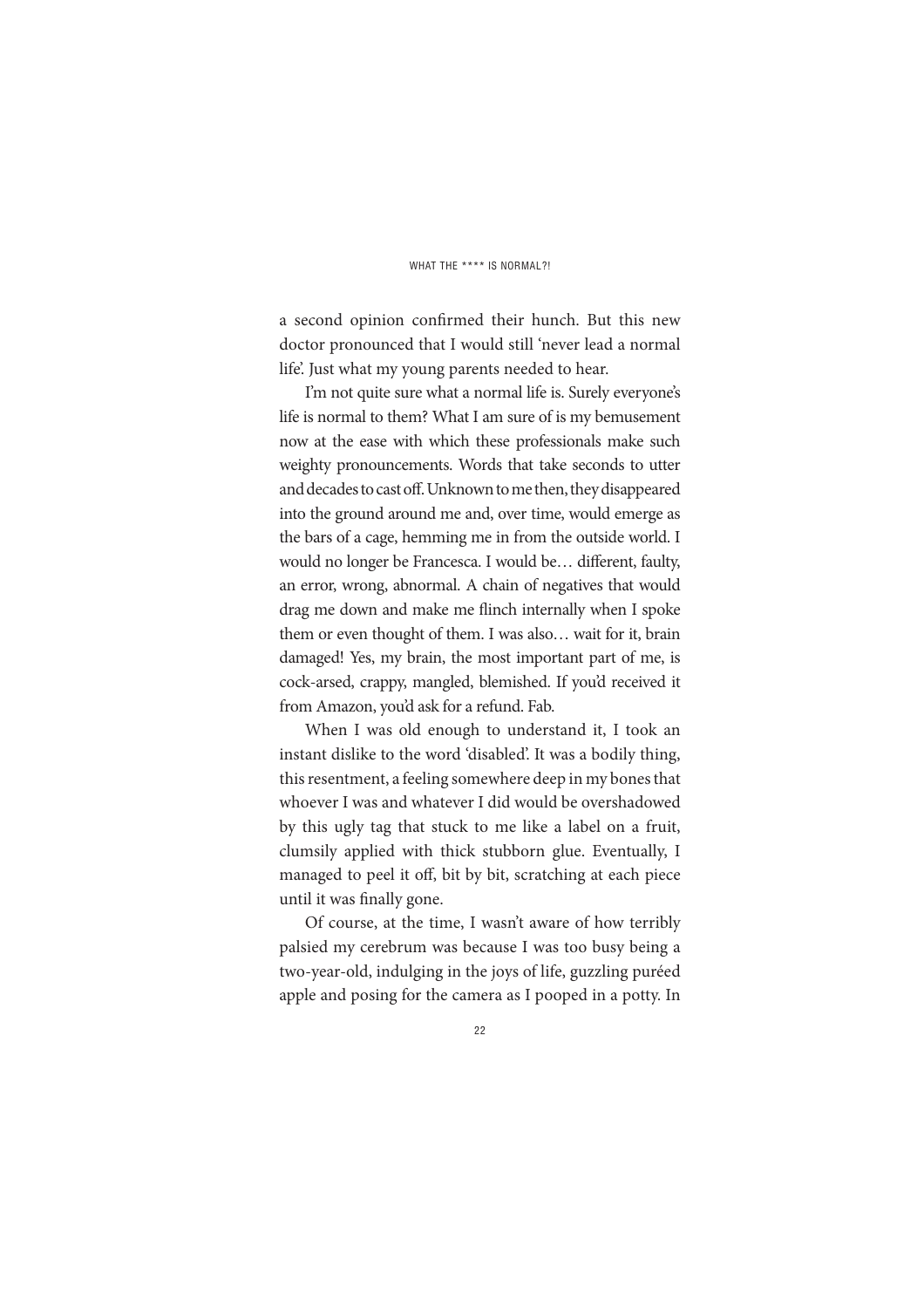fact, I felt anything but faulty, thanks to the shower of love that rained over me every day from my doting family. I don't want to blow my own trumpet but I was also devastatingly cute, with a killer combination of blonde ringlets, big smile and floppy limbs.

 I didn't walk until I was three, which didn't bother me at all. Instead I filled the time reading books and doing jigsaw puzzles. I became so good at these that I could do them upside down, even without a picture to guide me. (We should have called Mensa.) Eventually, I struggled up off my behind and decided it was time to have a crack at this standing lark. I tottered across the living room to the delight of everyone in general and my mum in particular, whose back was relieved at the prospect of not having to lug me around any more. To this day, my relationship with gravity remains capricious, but those tottering steps opened up a new world to me and I felt indestructible. I thought I was capable of anything. My family had done such an incredible job of making me feel like the most cherished being on Earth that my self-confidence soared to ridiculous heights.

 Striding (metaphorically, you understand) into infant school, aged four, I quickly won the admiration of the boys by marching across the playground to the forbidden bush, the one with the poisonous red berries, and plucking one as they looked on in awe.

'These can kill you if you eat them.' I paused, relishing the mix of fear and excitement in the wide eyes that peered back.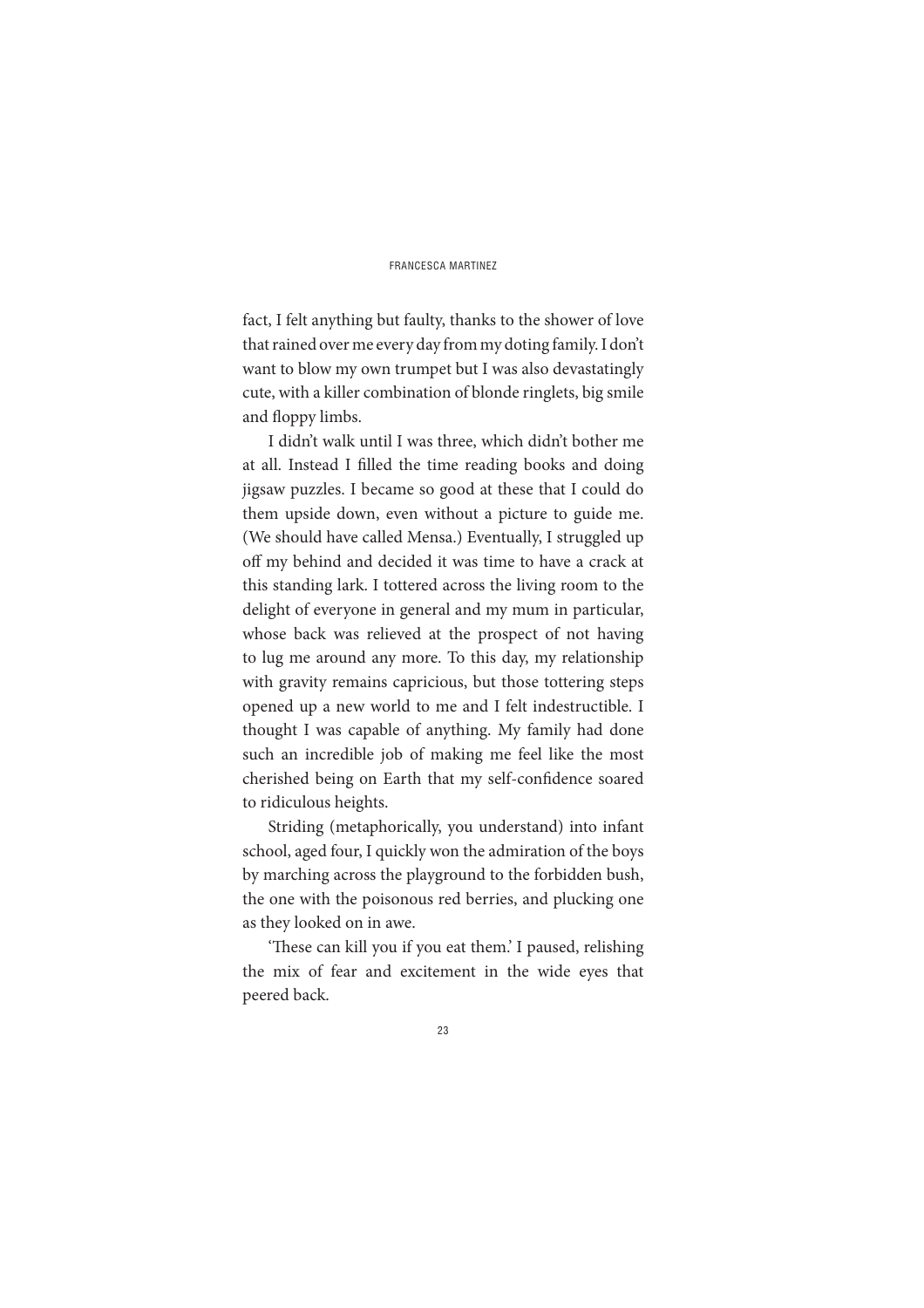'Well, let's see about that!' And I popped the berry dramatically into my mouth, chewed it aggressively and swallowed it with a satisfied gulp. The boys stared intently, waiting for me to drop to the ground and writhe in agony. When it was clear that I had cheated death, they broke into cheers and I was their hero. I have since lost that strain of bravery/stupidity. In fact, if something in the fridge is a day over its best-before date, I have to call my mum, relay a detailed visual description of said product, and await her expert pronouncement. How times have changed.

The berry episode cemented my popularity with the guys and I became a tomboy. I promptly had my girly locks cut short and tried to adopt the swagger of a young lad. I must have been successful in my attempts because, once, in the local park, a man referred to me as 'sonny'. The grin didn't budge from my face for the rest of the day.

 In my head, I was a tough, dungarees-wearing kid ready to climb any tree or perform any other scallywaggery. I know what you're thinking and you're right. Cerebral palsy and tree climbing are poor bedmates. Getting up was no problem but gravity seemed a lot more real when it was time to come back down. I had to be rescued more than once. The truth is, I forgot my physical limitations. As far as I was concerned, I was an intrepid explorer or a private detective or the survivor of a shipwreck. My imagination was far more real to me than the distant memory of some palsy or other. Really, I never considered it, mainly because there were better things to think about. Like boys. I started fancying boys probably about the same time I started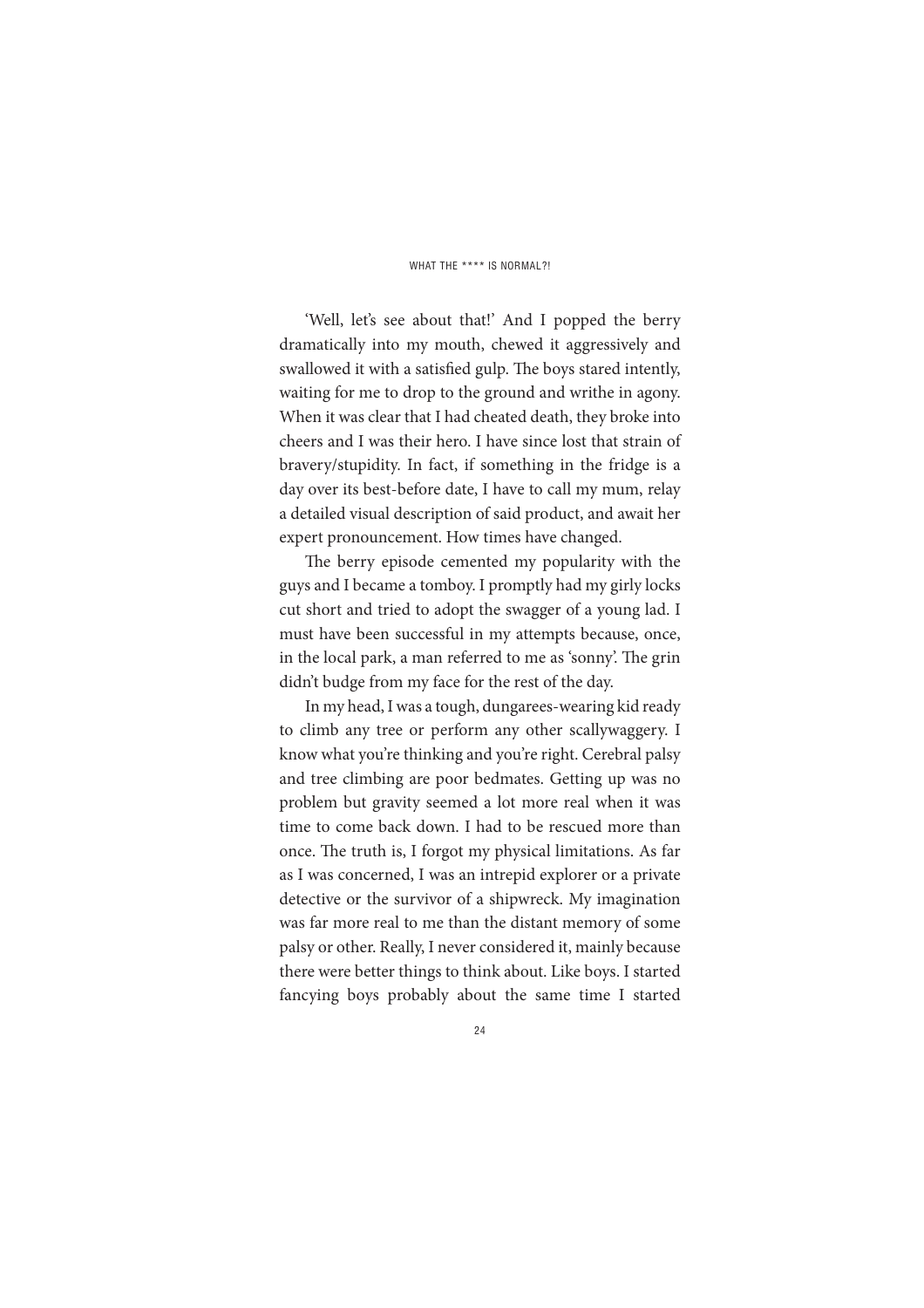eating solids. Boys were brilliant. They had no truck with annoyances like doing up buttons or tying shoelaces or any of that boring and unimportant stuff. And so I met Clint.

 Clint was a great boyfriend. We were very committed to each other. So much so that, when he broke his ankle in PE one day and had to be taken off to hospital in an ambulance, I wept like a forlorn wife. I begged to be taken with him, pleading with the paramedics that I had a right to accompany him as I was His Girlfriend. My entreaties fell on deaf ears and, as the ambulance sped off, the tears flowed copiously while my teacher tried in vain to reassure me that a broken ankle was not life threatening. I can't remember why or how Clint and I broke up but it remains one of my less dysfunctional relationships and we remained friends, which, given that we were each barely half a decade old, is rather mature, I think.

 For me, infant school had nothing to do with learning and everything to do with having fun. I had *no* desire whatsoever to sit down and be educated. I just wanted to play and I routinely made this abundantly clear to my despairing teachers. I discovered that flirting with the boys was a highly enjoyable pastime. I also wanted to put on plays and act. And that was it. Don't waste my time with maths and writing, teachers! I'm not interested. That was all too passive and boring and *rubbish*. Imagine my utter delight, then, when my teacher announced that the school play was to be Goldilocks and, thanks to the ringlets, I would be playing the lead! My joy quickly dissipated, however, when I found out that the eponymous character had only one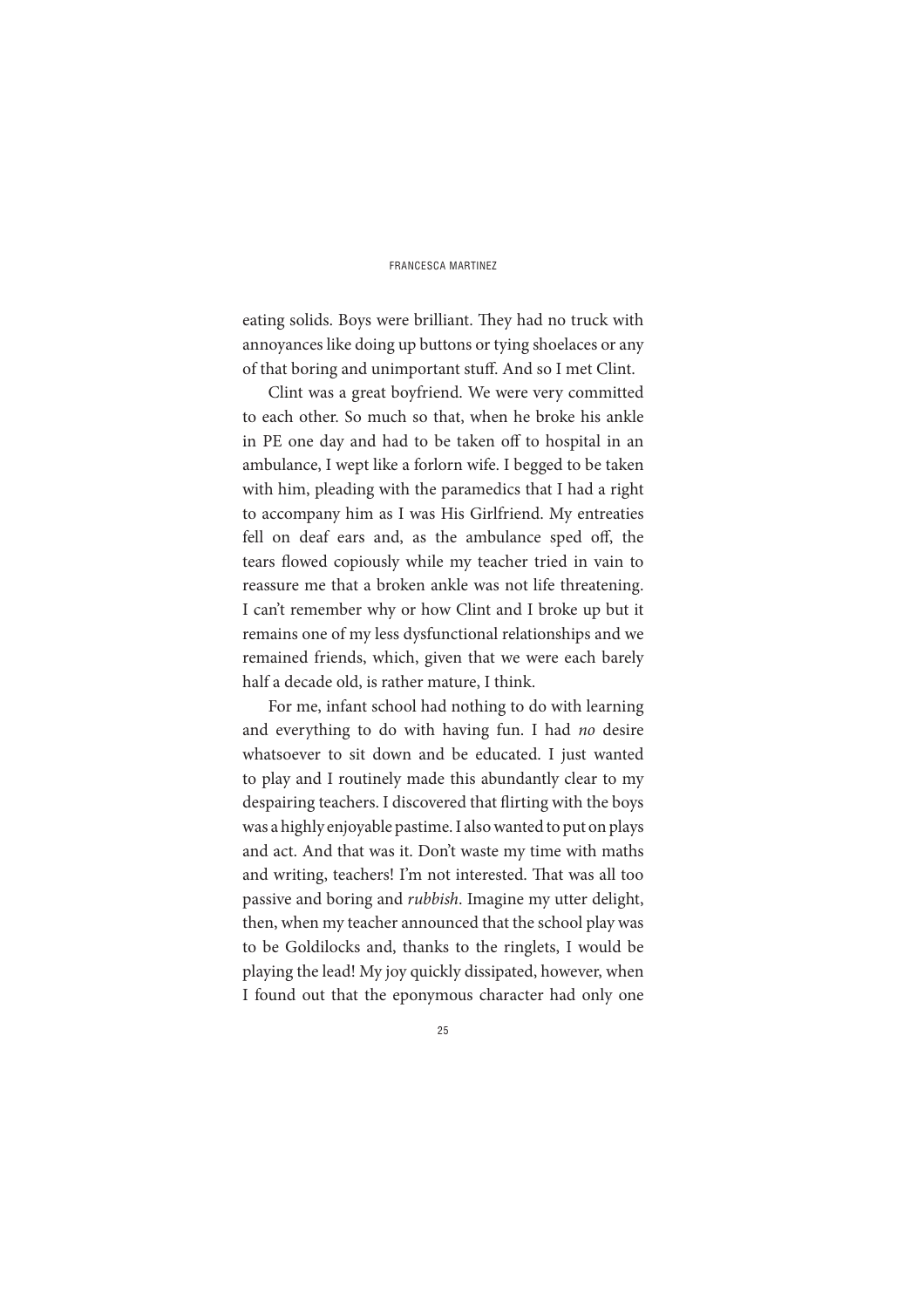line in the entire play. One line?! That changed everything. I marched up to my teacher and told him that I was not happy. Not Happy At All. With a sigh, he led me into an empty classroom where I sat on a table and crossed my arms defiantly.

 'Why don't you want to be Goldilocks, Francesca?' His tone tried to mask his annoyance.

 'Because she only has one line!' said I, as if it was the most obvious thing in the world.

 'But it's a very important line.' He smiled to placate me. He failed.

 'I don't care. I want more lines!' I looked him right in the eyes. No negotiating. He proceeded to offer me every other role apart from the two main ones. I turned them all down. Unequivocally.

 'I want the main part.' He stared back at the wobbly diva sat in front of him.

 'Francesca, we've already given those two parts to other people so we can't give them to you. That wouldn't be fair, would it?' Annoyingly, my sense of fairness made my head shake.

'The thing is, Goldilocks is still the star of the show. The whole play revolves around her.' My eyes flickered at the word 'star'.

'Really?' I said, not yet convinced.

 'Yes, she's the heart of the play and you're the perfect person to play her.' The compliment was duly noted and accepted with a momentary smile.

'So, I'll be the star of the play?'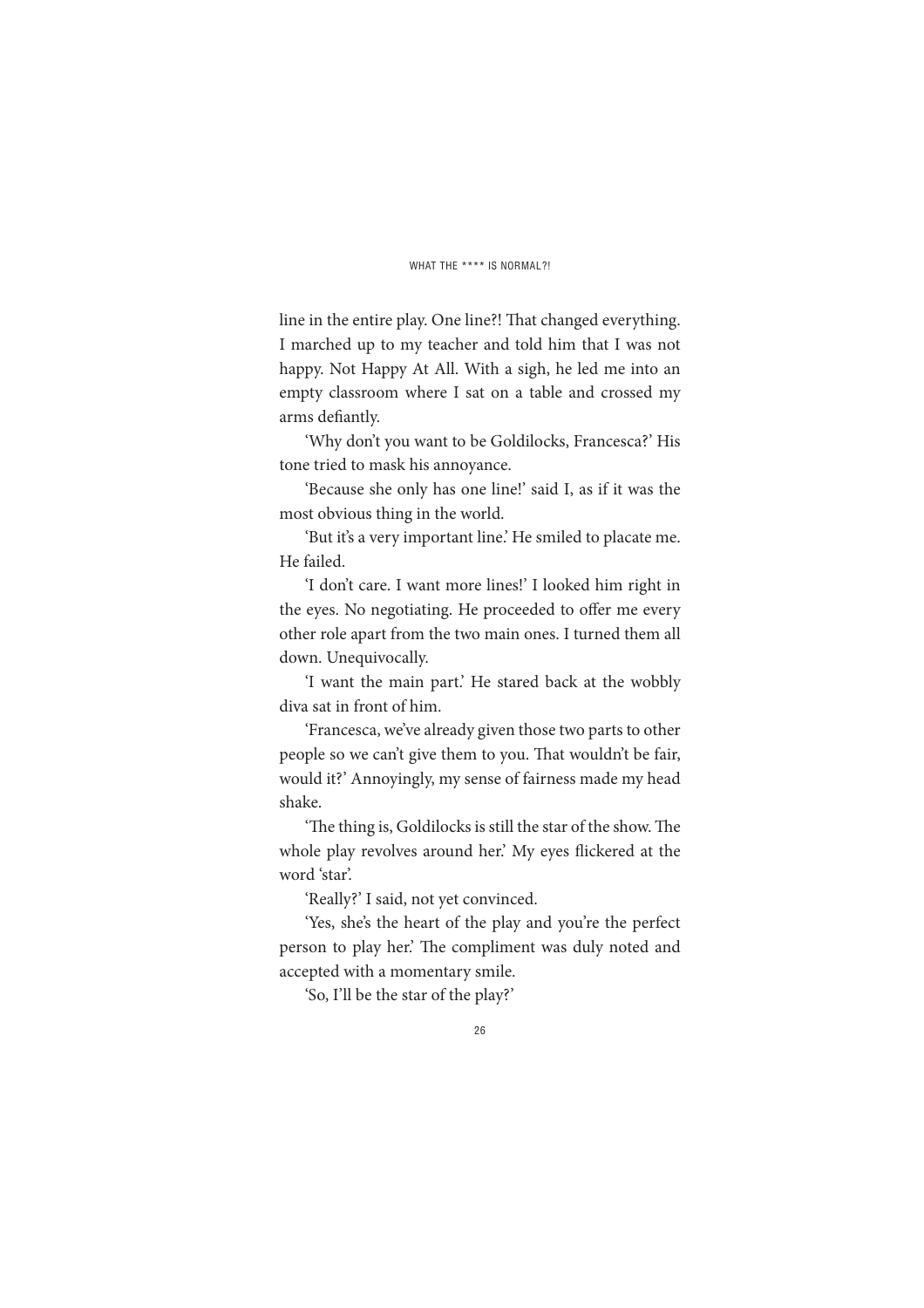'Yes, Francesca, you'll be the star.'

'Okay, I'll do it.' I slid off the table and shook his hand. I think he shook his head. Where this barefaced ambition came from, I cannot say. (Such levels of self-belief are not supposed to be found among the palsied.)

 I could hardly contain my excitement in the lead up to the week of performances. I was disappointed to discover that the costume consisted of a sparkly dress and some bright red ribbons in my hair but even this sartorial display of femininity didn't dampen my tomboyish spirits. The prospect of speaking in front of all those people made my heart beat faster and I couldn't wait to deliver my (one and only) line. On the night of the first performance, I counted down the minutes to my big entrance. A transformed school hall was packed with parents and siblings who sat on benches surrounding the centre, which was now a stage where dragons and monsters and fairies traipsed in and out. Finally the big moment arrived and I walked on, full of focus and having (like any actor worth their chops) worked out exactly what my motivation was. I savoured the electricity that the audience generated with their eyes before I delivered my line. *The line*.

 'I…' – the pause was dramatic and I held it, knowing it would allow me to remain in the spotlight a little longer – '… ate all the tarts.' And then it was over. But I was hooked. I had not a single doubt that I was going to be an actor. I declared this to my parents shortly afterwards and, because they come from families of writers and artists, this was greeted with a wave of enthusiasm.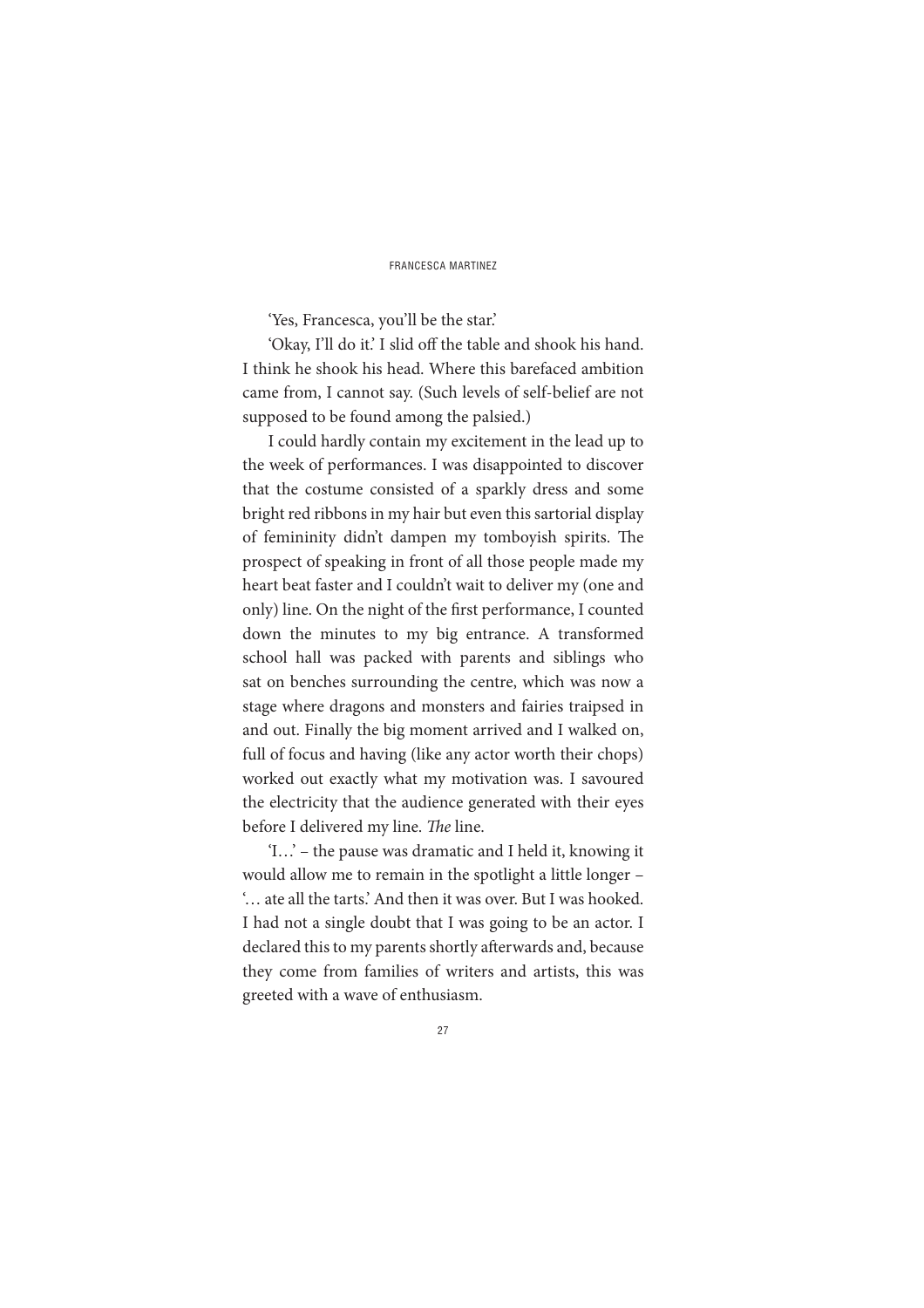Once I'd made my decision, I became even less inclined to engage in academia, proclaiming to my teacher a loud 'oh, no!' whenever he announced that maths would follow lunch. I apologise to any mathematicians reading this but I had and still have no interest in numbers. None whatsoever. To this day, I am baffled by the five hours of maths a week that I had to endure. Beyond the simple arithmetic that I felt I'd clearly mastered by four and a half, I couldn't understand this numerical obsession. There were some (weird) kids who did seem to enjoy this ludicrous subject and I was more than happy for them to indulge in their peculiar fetish. They could do it all day and all night for all I cared. I just didn't want to be in the vicinity when they did it. I thought (and still do) that unless you want to be a mathematician or scientist, the amount of maths we are forced to endure is completely out of proportion to its usefulness in most people's lives. I doubt David Beckham is very familiar with Pythagoras or his blasted theorem but *he* seems to have done all right. It's not that I lacked interest in all learning, it's just that I was absorbed by people and nature and play and laughing and all those things which the doing of maths seemed to murder ruthlessly. I loved reading, no doubt because I'd had a lot of time to do it in my three years of not walking.

 Once my career choice had fallen into place, it was patently clear that playtime was the sole logical reason to attend school. These golden breaks were opportunities to further my acting talents in hurriedly produced plays in which, by remarkable coincidence, I always had the main part. With my group of friends always willing to throw themselves into these

<sub>28</sub>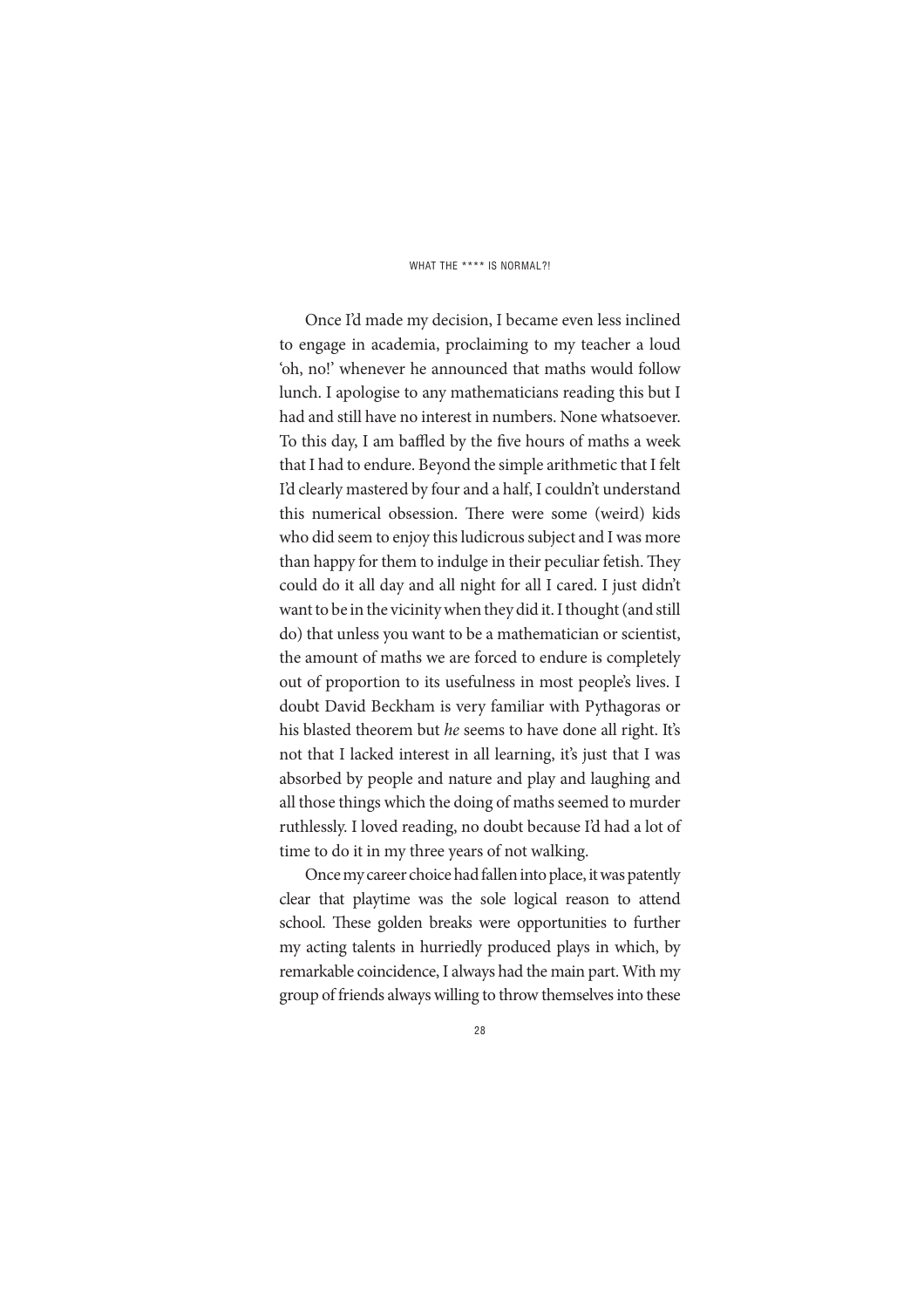epic productions, it was delightful to be able to scratch my performing itch every day. Once, I was so enthralled that I refused to go back to class at the end of playtime.

 'I'm not going in!' I looked up at the teacher, who towered over me.

'Why not?' his eyes appealed to me.

 'Because it's boring and I want to play.' My honesty could not be faulted. He looked unsure of what to say.

 'But it's time for class. You have to come in.' I didn't move. 'Nah. I'm gonna stay here and play.' He stared at me.

'Okay'. And he walked away followed by my class. The empty playground stared back at me like a thrown gauntlet. I couldn't believe my luck. Wow, that was easy, I thought. Determined to make the most of my suddenly eerily silent situation, I tried to play on my own. It was a lot less enjoyable than I'd expected. I lasted ten minutes perhaps, before reluctantly admitting that a crucial aspect of play was having other people to do it with. Somewhat disheartened, I headed back to the classroom and opened the door. Everyone turned around and the teacher looked up with the vaguest intimation on his face of a smile of victory.

 'Oh, you've decided to join us, have you?' I could sense a thin veil of disappointment descending over my classmates as it dawned on them that the maverick who had taken on authority and won had been beaten.

 'Yeah, I got bored,' I answered, as nonchalantly as possible in an attempt to recover the shreds of my reputation.

 In keeping with the tomboy outlook, I begged my parents to give me a brother. Not a baby, you understand. A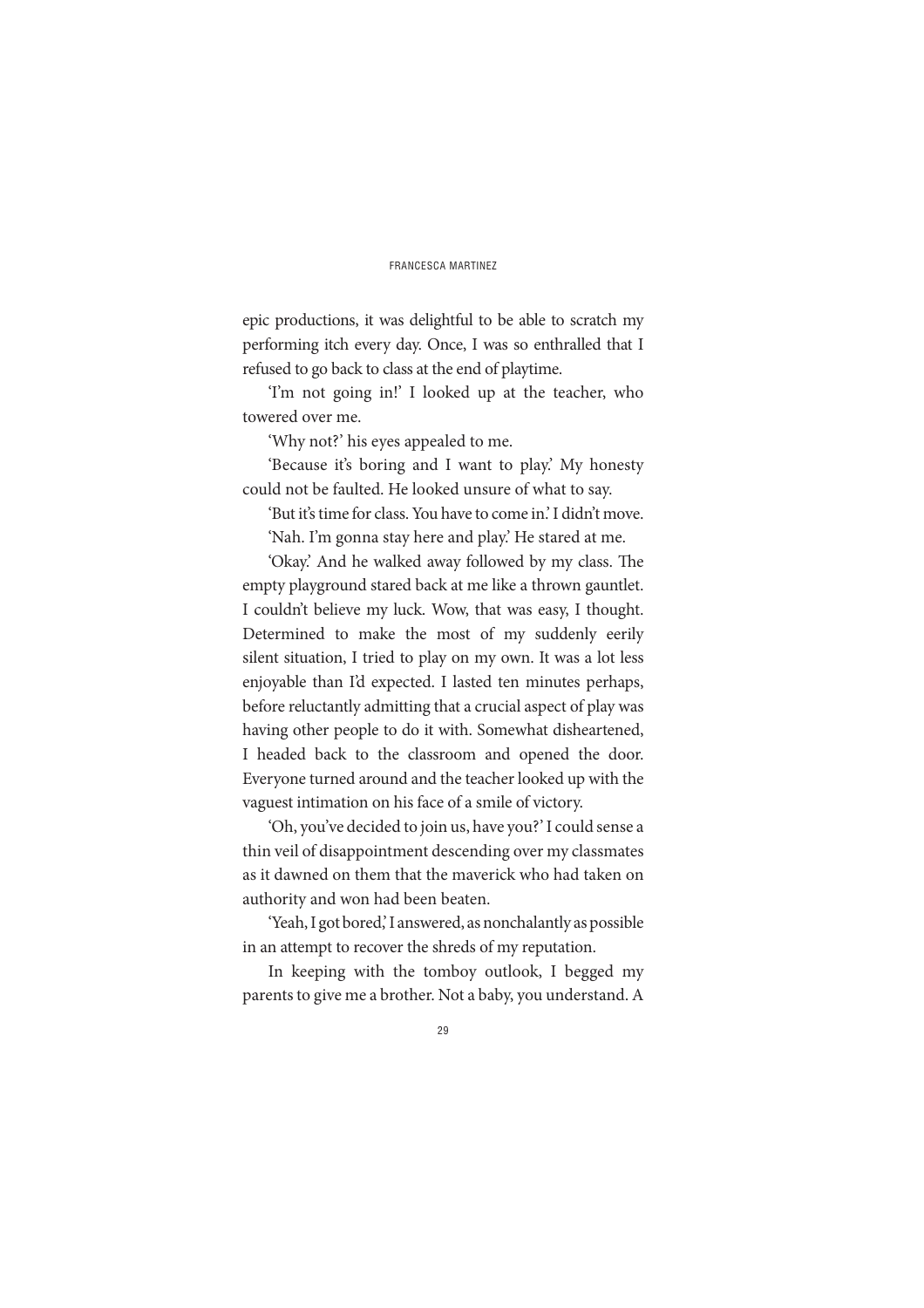brother. I was desperate for a partner in crime, a constant companion who wouldn't have to go home when it was time for bed. But I also wanted someone who would be a focus for my maternal feelings. Yes, despite framing myself as one of the boys, I was also ridiculously empathetic. This trait had revealed itself on a visit to London Zoo. Five hours after returning home, I was still crying my eyes out at the memory of all the animals locked up in their cages.

 'What if I had to live in a cage? I'd be so sad!' I keened to my mum, the tears running down my face. Mum, a vegetarian, clearly felt my pain.

 'Yes. I'd be sad too.' Her candour was appreciated but did little to ease the turbulent emotions racing around my body.

 'I wish we could let them all out. I'd like them to be able to run free even if I never saw them. Especially the poor cheetahs...' And off I went again. The thought of those cheetahs being unable to run wild – which I'd been told they love to do – was too much to bear and I sobbed freely in my mother's arms. Needless to say, the zoo was off limits for years. It was from this highly emotional core that I yearned to have a baby brother to care for and, no doubt, to cry over when the time called for it. Happily, my parents wanted another child too. Indeed, they would have had one sooner had they not figured that a sibling would all-too-quickly overtake me in the walking, buttoning and shoelace-tying department. One day, my dad, just twentysix at the time, stopped by the bathroom door.

 'Guess what, Chessie? We have some news.' I stared at him, smiling. I loved surprises.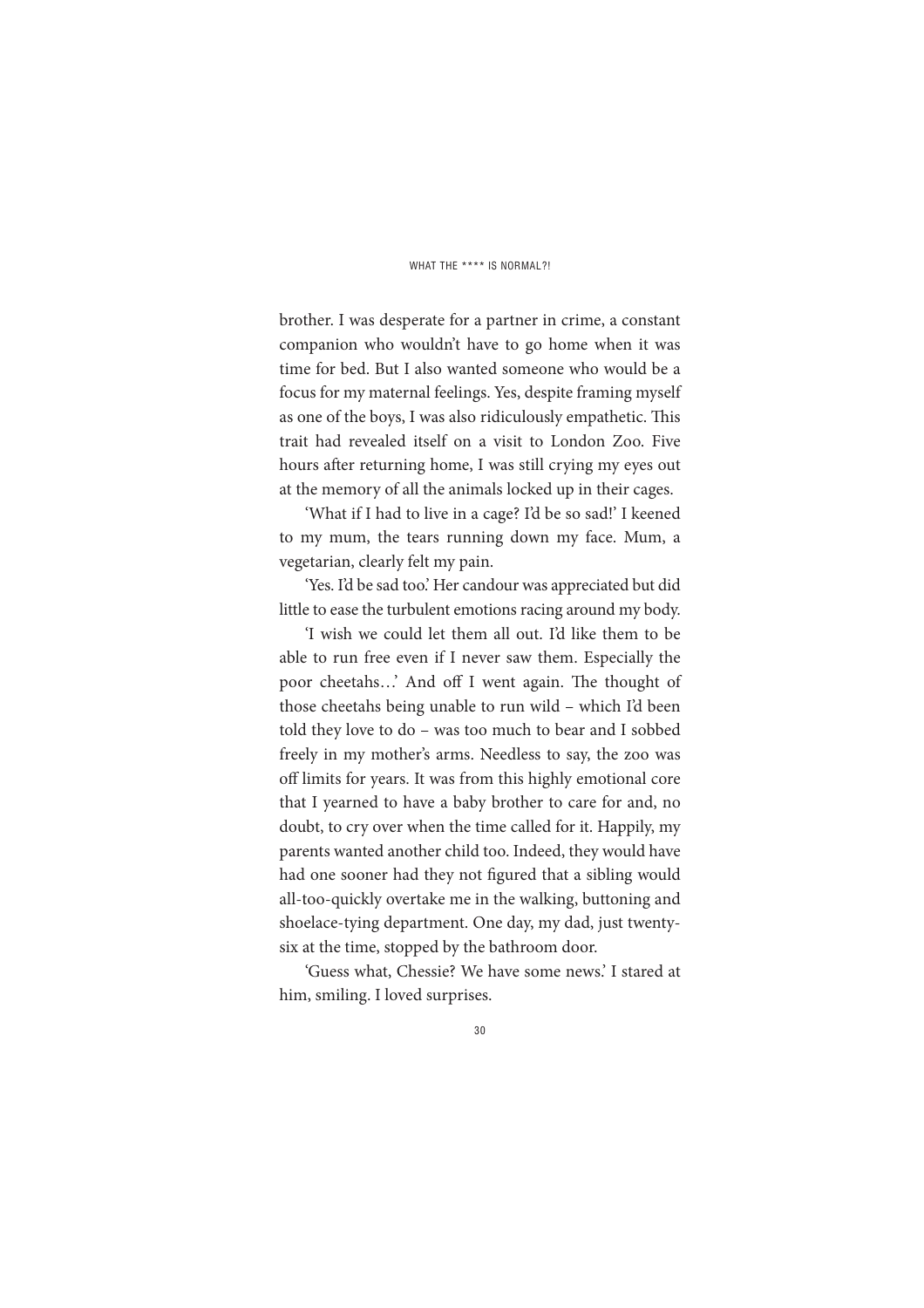'What?' Excitement reared its head in my tummy.

 'Mummy's pregnant.' I turned to look at my mum who, at twenty-four, was beaming and beautiful.

'YESSSSS!' The happiness pushed the word out before I'd even realised.

 'Are you happy?' asked my mum, despite knowing the answer.

'YES! Will it be a boy?' I gazed up at them, hopefully.

'We won't know until it's born,' my dad answered. I pondered this for a moment.

'It will be a boy. I want a brother.' And that was that.

 Understandably, given the experience that had attended my arrival, mum opted to have her second baby at home. Again, with no drugs. On 22 September 1983, I was given the choice between coming home after school and being there for the birth or going to play at my best friend Nancy's house. I opted for Nancy. Nancy lived up the road and I happily went off with her after school. That afternoon, my mind occasionally deigned to wander over to what was happening back home before I yanked it away and got back to the important business of play. When the doorbell rang, I rushed to the stairs and began to bumpbump down the steps on my bottom. I was halfway down when Nancy's mum opened the door to reveal my dad grinning widely. Beating me to it, she asked him if it was a boy or a girl. Catching my eye, he told us it was a boy. Nancy's mum started crying and I started laughing.

 'I knew it!' I bumped the rest of the way down and rushed over to him.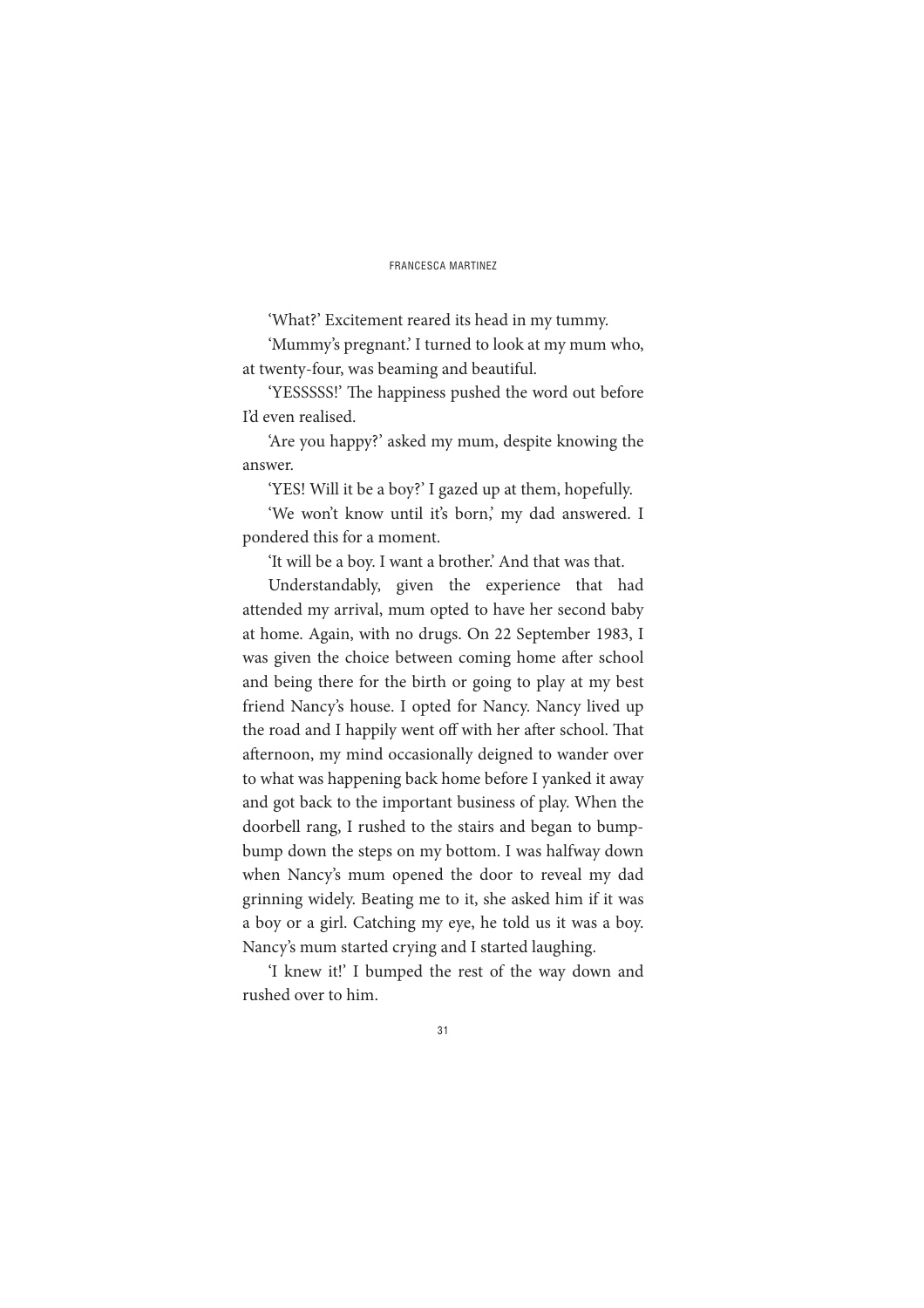'Do you want to meet your baby brother?' he offered, with a hug.

'Yes!' I squealed.

We left Nancy and her mum still in tears, jumped into the car and rushed home. I crept upstairs, aware of a new and delicate presence in the house. The bedroom door was open. I walked in slowly and saw my mum, tired but glowing, lying on the bed with a blue bundle in her arms. It was so peaceful. Suddenly feeling self-consciously big, I walked up to the bed and climbed carefully on to it.

 'It's a boy!' I said, thankfully, as I peered at the little crumpled face that stuck out of the blanket. He was perfect.

'What's he called?' I asked my mum.

'Raoul,' she said with a smile.

'Raoul,' I said, for the first time, letting my mouth get used to the sound. 'Raoul.'

'You didn't call him Mickey after Mickey Mouse, then?' I enquired, somewhat disappointed. Mickey Martinez had quite the ring to it, I'd thought.

 'No, we didn't,' said Mum, gently. 'Do you want to hold him?'

 Nervously, I took Raoul in my arms and looked into his tiny blue eyes. That was all it took for me to adore him and, to this day, it remains one of the best moments of my life.

The arrival of my new brother had to be shared with anyone who would listen. I decided that it warranted a formal announcement during school assembly and waited with bated breath for the head teacher to introduce me, experiencing the same buzz of anticipation that I'd felt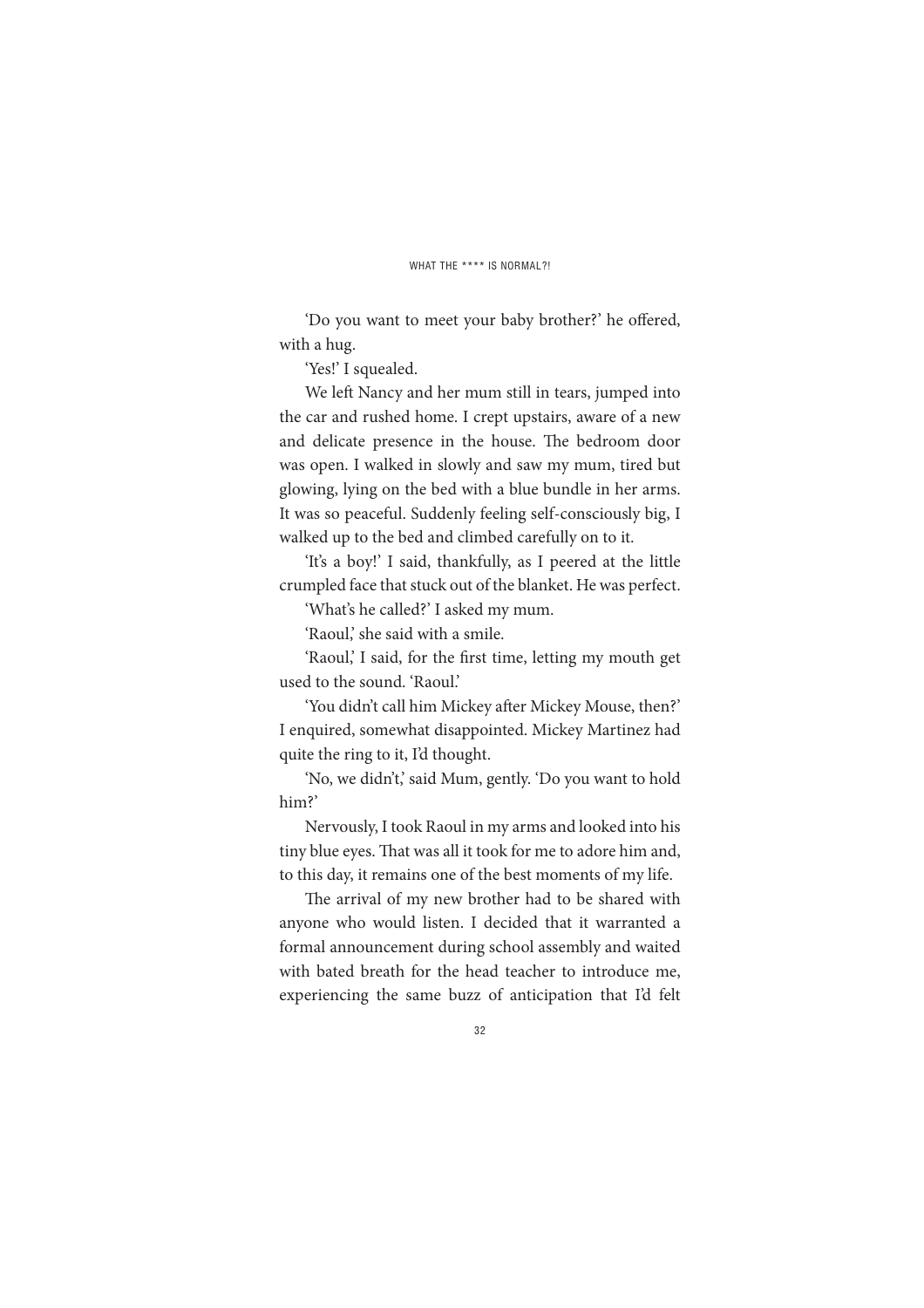before my recent debut. I stood up and addressed the hall.

'I have a new baby brother and he's called Raoul.' The pride flowed out of me like rays of sunshine. The hall began to clap. I could get used to this, I thought. I went home and asked Mum to have another baby, possibly three or four more. She looked at me through sleep-starved eyes and told me that I should be happy with Raoul. Deflated, I realised I'd have to find other ways to take the spotlight and bask in applause. Ways that didn't include the creation of a human being. Back to the drawing board.

 Hope glimmered when it was announced that there was to be a school concert given by those students who played the recorder. Despite the level of manual dexterity required to play this 'instrument' (a twig with notions, if you ask me), I had enthusiastically taken it up. By which I mean, I'd blow heavily into it as my fingers flailed about without rhyme or reason. Spare a thought for my poor parents, tortured daily by the cacophony of squawks and squeals. Discordance doesn't come near it. I was vaguely conscious that my fingers weren't up to the task but I did manage to bash out something not too far removed from Frère Jacques. And that was enough to satisfy me. I fricking loved that tune. So what if it was the only one I could 'play'? Who needs more than one tune? Especially when playing the recorder meant that you got out of class. That sealed the deal for me and I threw myself into concert practice with gusto. The new tunes were more complex but a small thing like piss-poor coordination wasn't going to get in the way of my confidence. I never thought about having to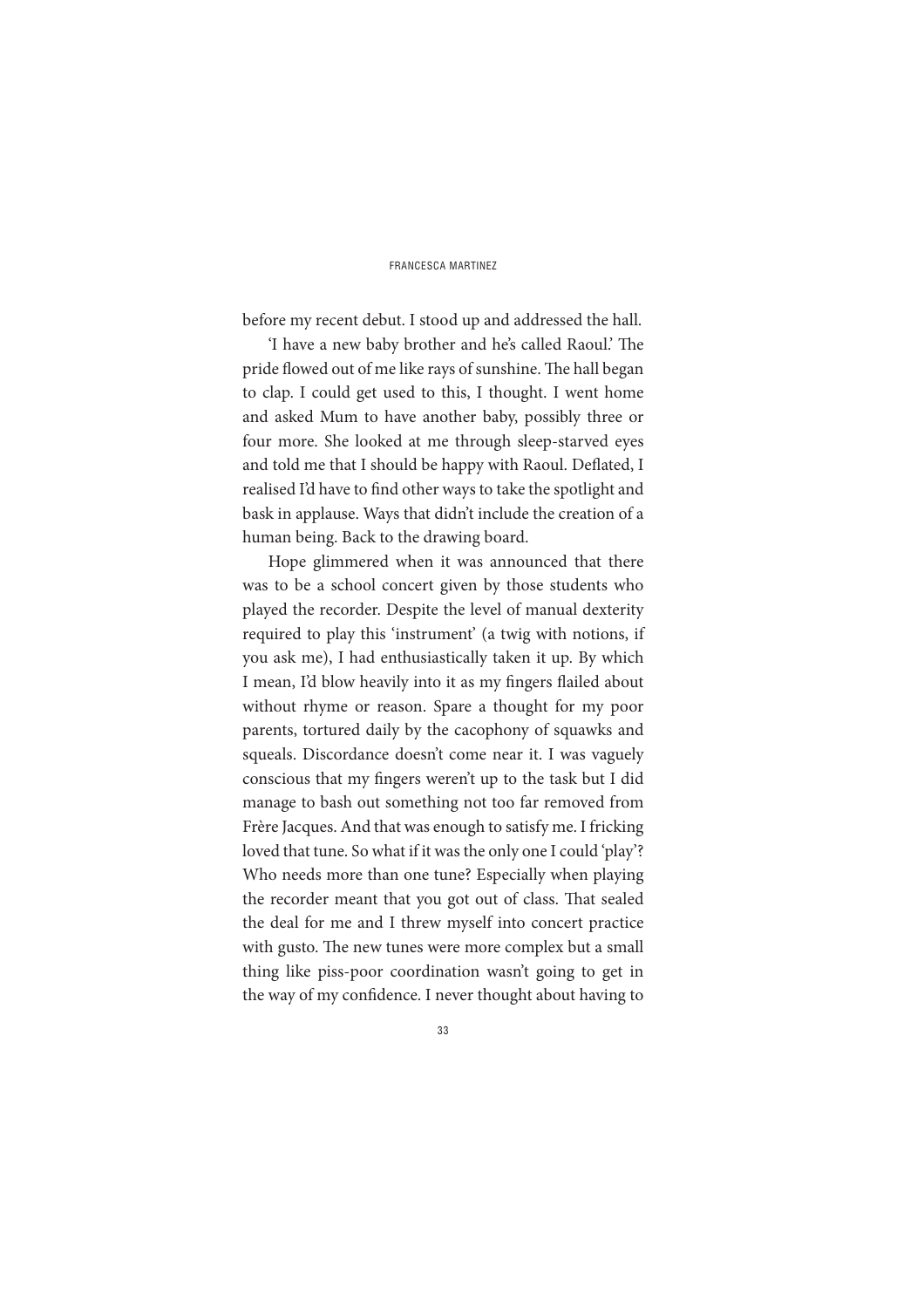play in tune. No. All I saw was the being onstage bit. How cool! A month of intense practice followed in which we all played our little hearts out in a vain attempt not to emulate the strangling of a pack of cats. It paid off though, because, as I sat and listened to the group the day before the concert, I thought they sounded brilliant. That I wasn't joining in, had momentarily escaped my attention.

The following morning I turned up, sporting a special outfit for the musical extravaganza. Our teacher led us through the songs once more and finished with a stirring speech to inspire us and combat any nerves. Why would anyone be nervous, I thought. It's going to be amazing! I was the last in line as we filed out of the music room when, as I reached the door, the teacher put his hand on my arm.

 'Francesca.' Something in his voice made me feel uneasy. I stopped.

'What?' I gripped my recorder tightly with both hands.

 'Erm… the thing is, you can't be in the concert today.' His eyes flashed away from me.

 'Why not?' I asked. My lower lip wanted to tremble but I stopped it. Just.

'Well, your fingers aren't fast enough to play the tunes properly.' He looked sad.

 'But I can play Frère Jacques.' He looked unconvinced but let that go, which was magnanimous of him.

'We're not playing that today, though, are we?'

 I thought this over and shook my head. I didn't want to say anything because I knew I would cry if I opened my mouth.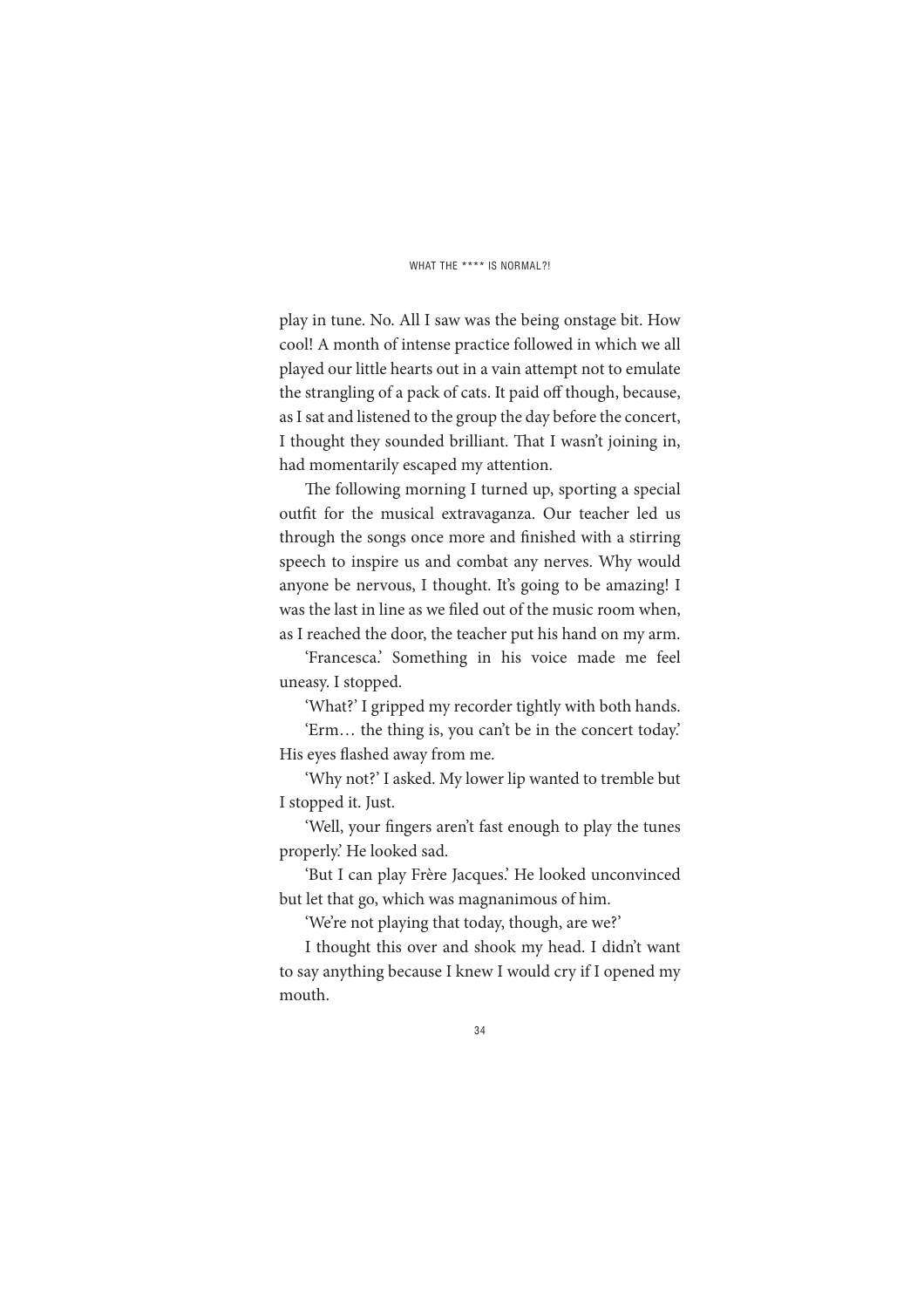'Are you okay?' he asked quietly. I nodded.

 'Would you prefer to stay here during the concert?' I nodded again, and sat down. The floor turned blurry and I blinked out a tear. Maybe I could persuade my mum to have another baby after all.

 I quickly recovered from the devastation of Recorder-Gate and soon forgot that there was anything slow about my fingers. Aside from the ongoing battle to avoid maths (usually climaxing with an impassioned 'but that's what calculators are for!'), I couldn't have been happier. I'd decided that Raoul was objectively the most beautiful baby ever born. I decided also that it was my duty as his big sister to protect him from life's dangers by carrying out such brave acts as carefully diverting a woodlouse that had unwisely chosen to venture within thirty centimetres of him. Raoul was a constant source of delight to me and I could not understand my friends who were sometimes jealous of their new siblings.

 'Why would I be jealous of him? I love him!' I would tell them.

 'Because they get all the attention!' they would reply with serious faces. I didn't share their worries or resent Raoul's existence. Not the tiniest bit. I don't attribute this to any innate wisdom in me but to my Spanish grandparents who, despite now living a few streets away from us, were close enough to smother me with enough love and attention to stem any potential pangs of jealousy. In return for their unwavering devotion, I worshipped them back. I loved spending time with them. Yayo and Yaya left the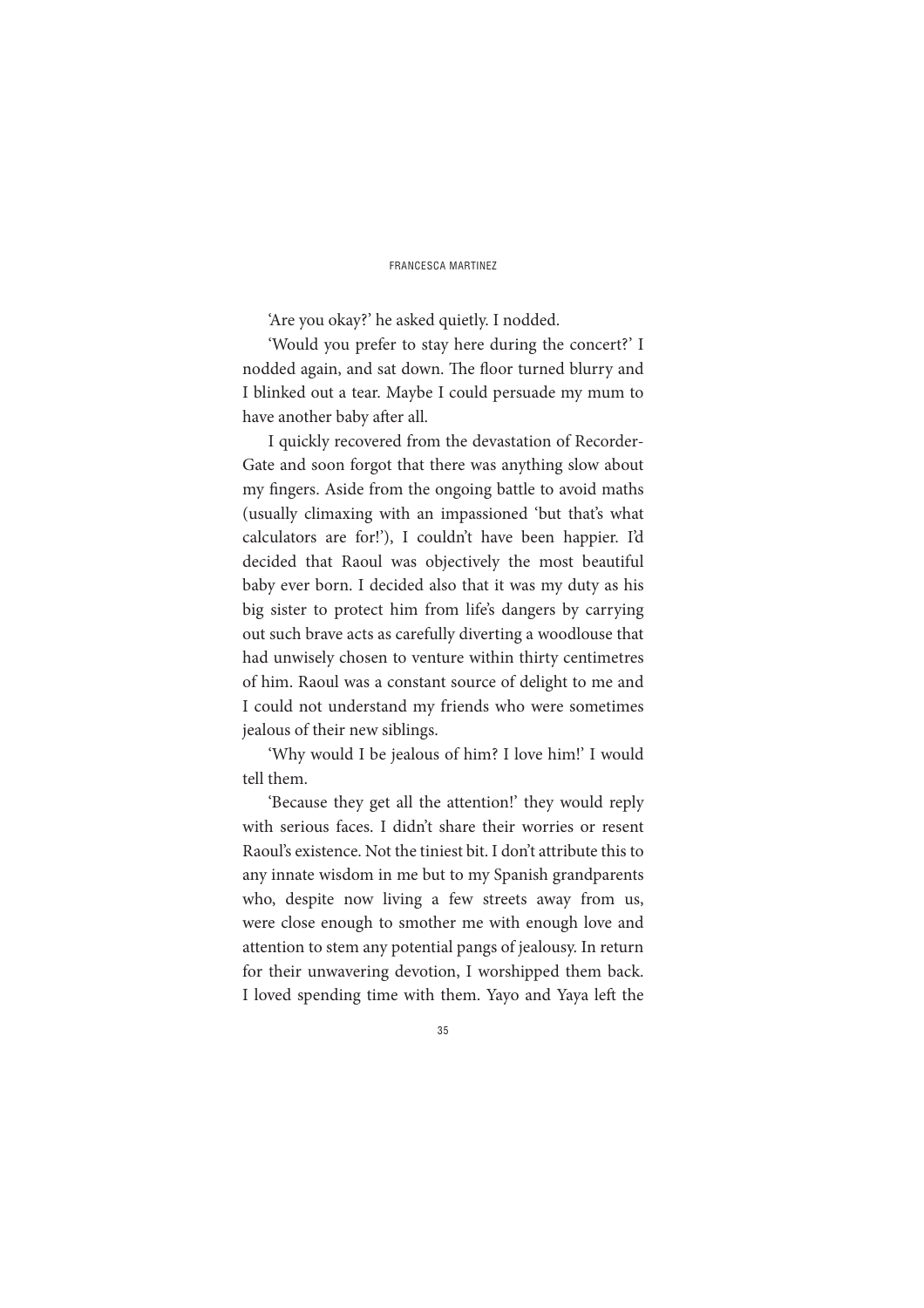discipline stuff to my parents and spoiled me rotten. I could eat chocolate any time of the day and I was even given something called Coke, which was brown, fizzy and disgusting. I loved it.

 But even better than having sugar-loaded treats always at my disposal was that they made me feel not just normal but special. I still considered both myself and my life to be normal. Yes, I knew I was wobbly and struggled with certain annoyances like buttons but these were peripheral obstacles (and I soon discovered that Velcro sorted that problem out). In fact, I brushed aside any task that proved to be physically challenging, as if it were a momentarily bothersome insect. Once it was gone, it ceased to exist because I was too busy enjoying everything life had to offer. I didn't know that I was 'disabled', in the sense that I didn't feel it or want to feel it. That word was a bad word, something ominous and depressing, so I didn't think about it. At all. I just got on with doting on my new brother, and playing football. And Knock-down Ginger. That's the game where you ring someone's doorbell and run away. Yes. *Run* away. You'd think I might have wondered whether I was cut out for it. You'd think I could have accepted philosophically that it was not designed for the likes of me. You'd think I'd have figured out more appropriate methods by which to annoy my neighbours. Instead, without the merest whiff of a doubt in my mind, I decided it was my new favourite game. And, once again, I led my loyal group of local boy friends in this exciting adventure.

As the only girl in the gang, I occupied an exalted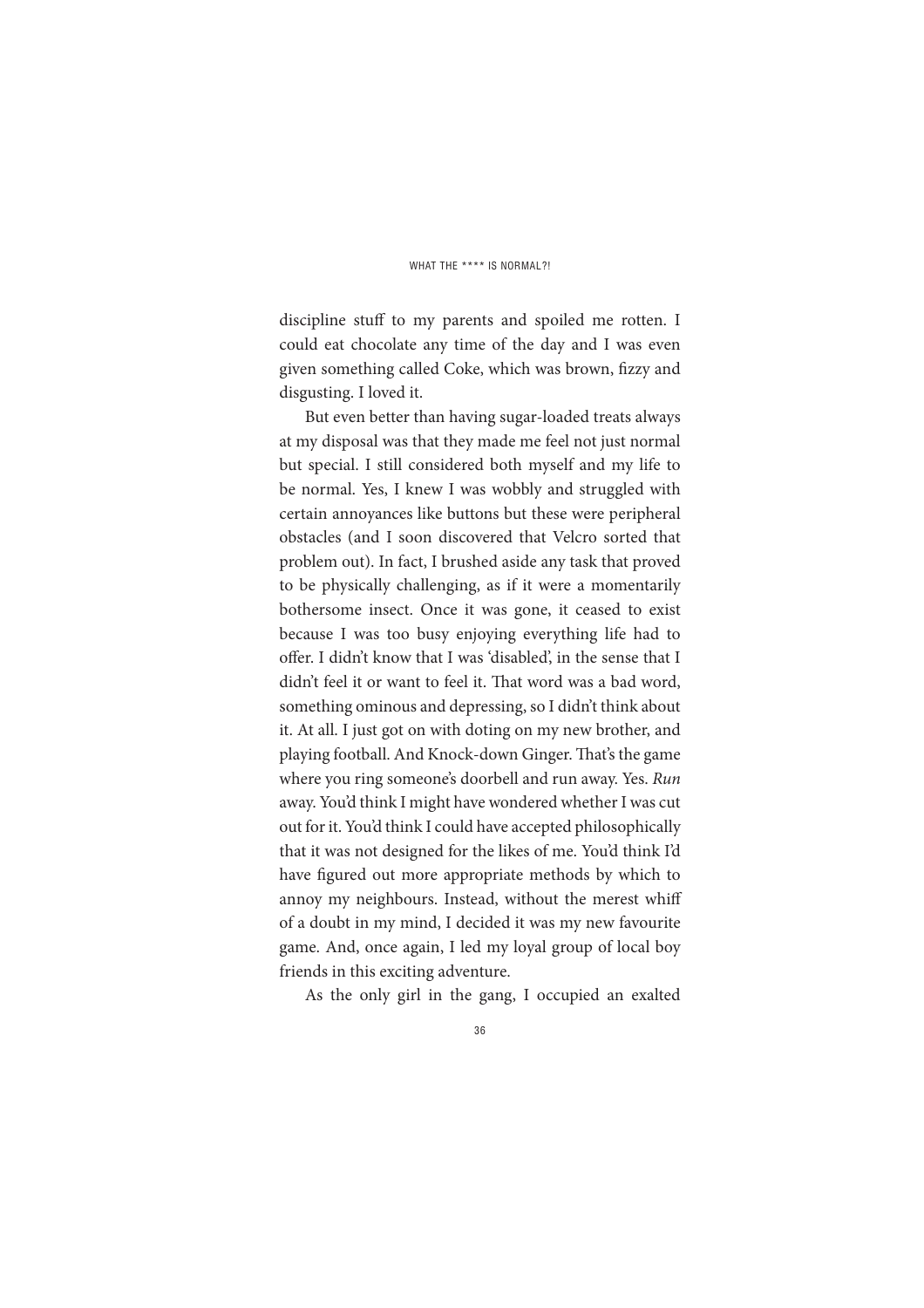position. Keen to retain their admiration, I volunteered to ring the first bell. I pressed it, turned around and, only then, realised that a quick escape might be beyond my competence. For a moment, reality collided with my ironclad self-perception and I remembered that I wasn't as fast as I wanted to be. I felt a sharp prick of disappointment. But, by the time I'd slowly but safely staggered down the road, the reality of my abilities had quietly slipped away again, obliterated by the cheers of the boys whose faces were flushed with childish excitement at my act of daring. My luck held: I rang lots of bells and managed each time to 'scarper' before an irate grown-up could tell me off.

 It couldn't last. When I was nine, the family visited an old friend called Herman on his estate in West London. (Estate as in council, not Lord and Lady's.) Herman had, as always, cooked an amazing dinner but Raoul and I were itching to play outside with the local kids. Leaving the grown-ups to their conversation, we scampered out.

 'I know a game,' said I, with a glint in my eye. 'Let's ring on doorbells and run away!'

 Raoul, still angelically perfect in my eyes, was in the middle of a naughty phase and immediately agreed. The other two kids concurred. The location was hardly conducive to the game as it was, essentially, a small courtyard with four doors opening on to it, offering, therefore, nowhere to hide. But, true to my signature shorttermism, I didn't let that get in the way. Raoul (at four already faster than me) went first, picking a door, pressing the bell and then shooting back to Herman's flat where we